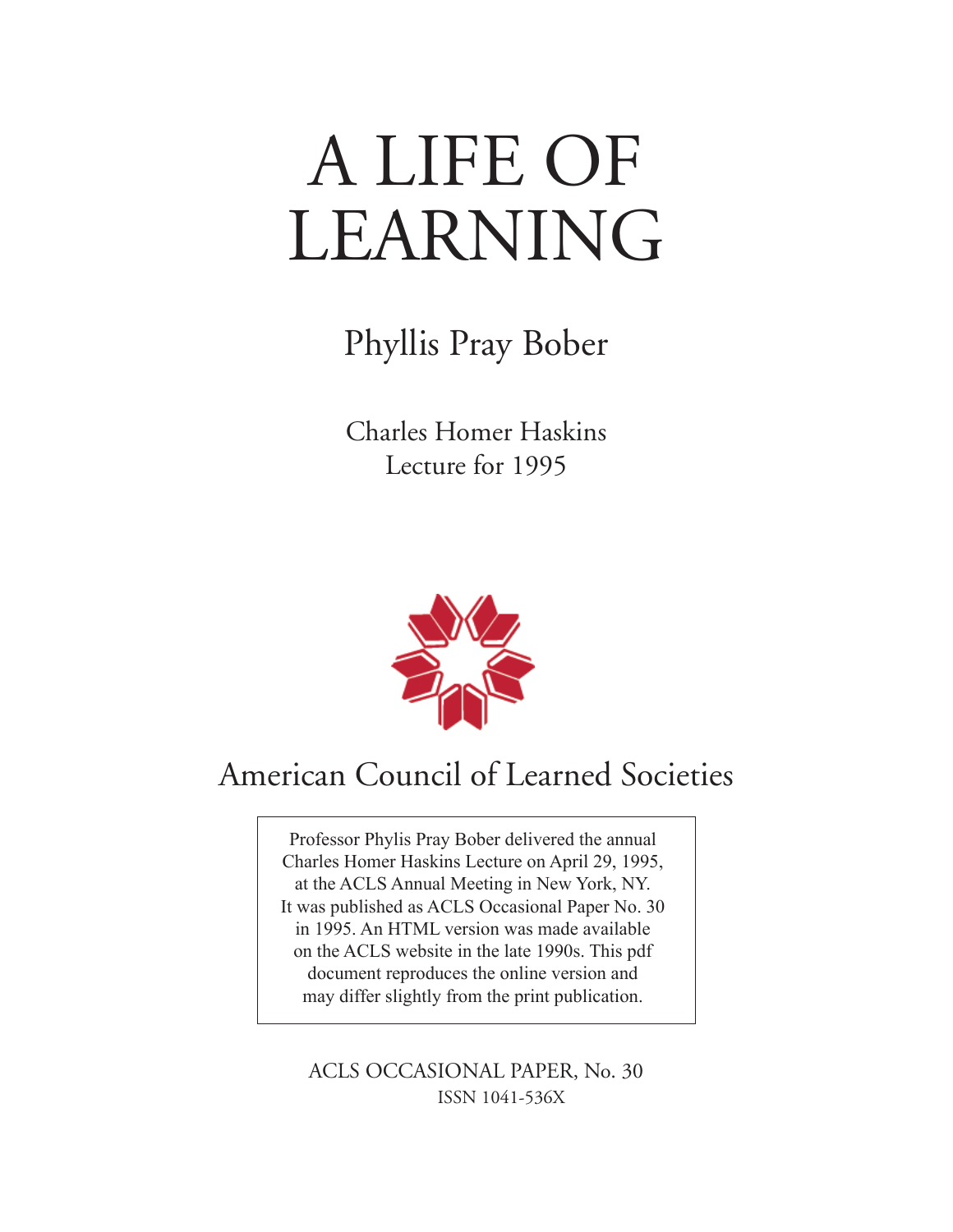

### American Council of Learned Societies Occasional Paper No. 30

#### Charles Homer Haskins Lecture for 1995

# A Life of Learning

*by*

## Phyllis Pray Bober

#### Introduction

The Haskins Lecturer in 1995 was Phyllis Pray Bober, Leslie Clark Professor Emeritus in the Humanities, Professor Emeritus of History of Art, and Professor Emeritus of Classical and Near Eastern Archaeology at Bryn Mawr College.

While a young scholar, she was chosen to be the archeologist for a monumental project, *The Census of Classical Works of Art Known to the Renaissance*, which remained the focus of her scholarly life for many years and which has been a vital resource for the scholarship of many others. She is now completing a two-volume work on *Culture and Cuisine*, which explores connections between the visual and the culinary arts.

Professor Bober's address depicted her life of learning in circles of colleagueship at several institutions, including Wellesley College, the Institute of Fine Arts and the Washington Heights Campus, both at N.Y.U., the Warburg Institute in London, and Bryn Mawr College. Through these circles she has drawn from and contributed to an unusual number of disciplines, including archeology, art history, classics, medieval studies, and cultural studies.

Her address stressed the contingencies and unexpected surprises that particularly can shape a woman scholar's life, but also demonstrated how adroitly intellect and character can take advantage of unexpected circumstances. Print on page cannot capture the extraordinary vitality of her presentation, but we are delighted to present it to a wider audience.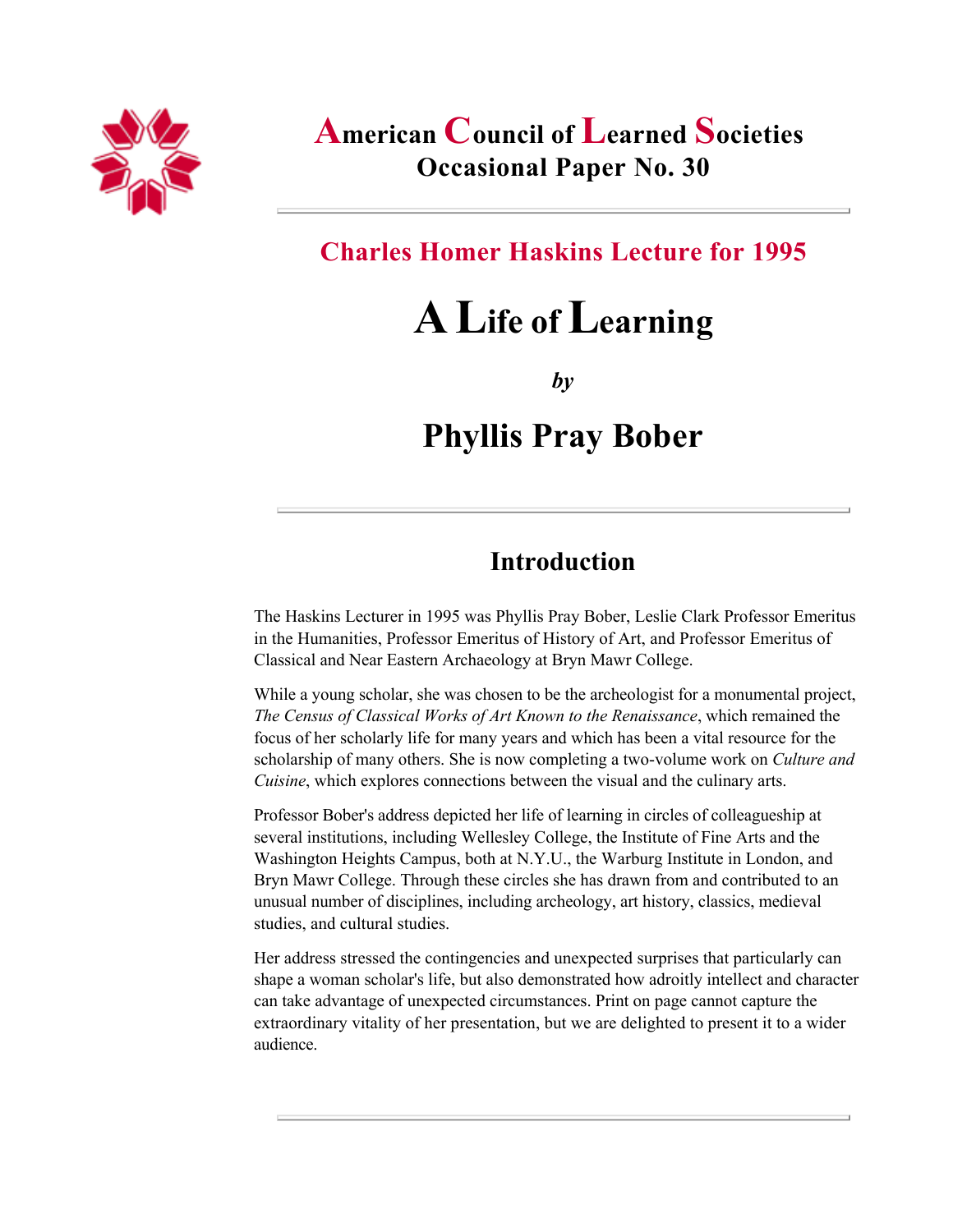On this occasion when I feel somewhat miscast I would like to emulate after-dinner speakers who put themselves and their audience at ease by relating an anecdote or a clever joke. The trouble is that, as my sons never fail to inform me, I succeed at humor only when I don't intend to be funny. Tonight, however, I borrow the inimitable wit of Casey Stengel: "If I had known I'd live so long, I'd have taken better care of myself." And if I had known that I would deliver the Haskins Lecture one day, I would have taken better care of my academic life. (Better yet, I would also have kept a personal archive to counteract an aging memory and onomatamnesia.)

As it is, current ACLS embrace of diversity and intellectual pluralism means that you will hear an uncanonic life of learning this year. Mine more resembles a "pilgrim's progress" than a prospering cursus. Although there is no Slough of Despond — at least in professional life — I have won through to the Delectable Mountains perhaps in the way in which so many false starts, changes of direction, and impossible dreams have culminated in a retirement career that unites all the humanities and even a few sciences. "Networking" in a new field with non-academics for the most part — where I am gaining a bit of *kudos* makes me feel about thirty-five years old again and removes any sense of closure. The fresh area of research and writing is not only newly embraced by me, but is a rising star among the disciplines which will surely find learned society status in future: the History of Food and Gastronomy. This parergon currently absorbs much of my energies.

Let me count the ways in which I feel that I have not met the usual qualifications for a Haskins Lecturer. I leave been powerfully affected by hearing a good many of them in the past and have read others, ever filled with admiration for productive scholars whose mark on their disciplines could be read not merely in their writings, but in the achievements of those they had guided through the doctorate and beyond. In many cases they surmounted daunting obstacles. I think especially of the racism met by escapees from Hitler's Germany as well as indignities heaped upon John Hope Franklin in libraries of our South. On my path any obstacles were of my own making.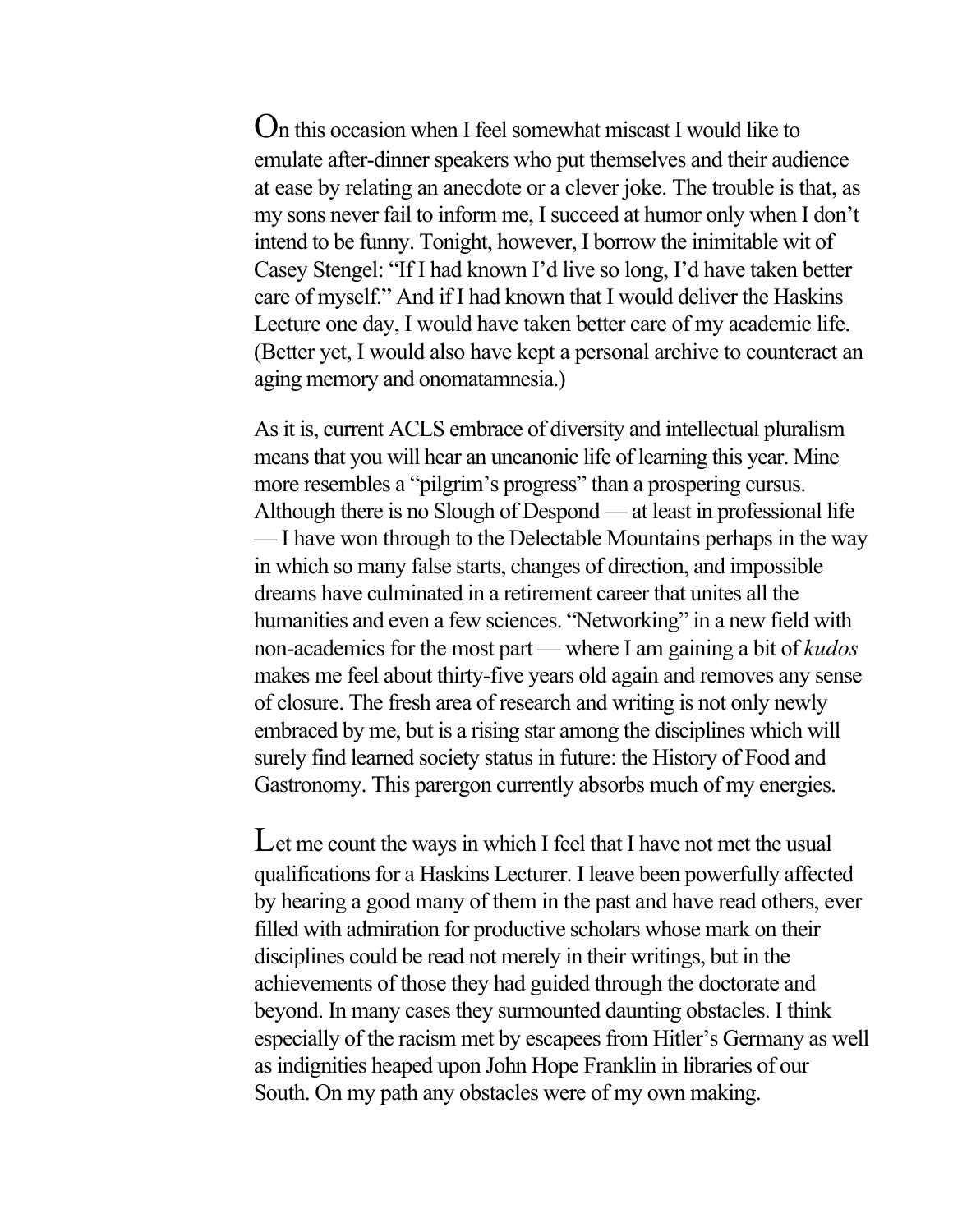I have not trained legions of graduate students, although I am proud of those I have converted to history of art (and we know from numerous exemplars that converts make outstanding protagonists). My publications were reduced by devotion for quite a spell to competition as "super-Mom," not merely raising children, but a menagerie that included undemanding fish, two demanding cats, gerbils, turtles, parrots (Panama blues with a male who could clearly articulate "Where's dindin?"), an architect of a kangaroo rat named Lollipop (whose glass cage *did* serve as TV for the cats), an affectionate squirrel (my first grandchild), who believed she was human because she never saw her true parents to teach her the spectacular feats of their tribe, and Balboa, a boa constrictor whose alimentary demands I refrain from describing. All professional mothers go through similar distractions, yet my home-making drives meant fairly untypical culinary activities as well as sewing, upholstery and interior painting. One scholarly endeavor I did maintain, thanks to a Research appointment at N.Y.U.'s Institute of Fine Arts: the *Census of Antique Works of Art Known to the Renaissance*. This, my signal contribution to the world of scholarship, is housed today in computers located in several institutions and few people even connect my name with its founding or development. A notable exception is the University of Rome, which has cited the *Census* in awarding me an honorary doctorate.

But of that enterprise, more anon. To go back to the beginning — I may suffer vastly reduced mnemonic capabilities at this stage of life, but my visual recall is less impaired. I have total Proustian recollection of the genesis of learning when I first taught myself to read somewhere between the ages of two and three. I remember vividly the frustration of being forced to rely on grown-ups to read to me and of having to correct them when they tried to skip passages or change a word in some favorite bedtime story. My determination to find the secret of those letters means that I can still summon up today a vision of my nursery table: white enamel top with blue letters of the alphabet in an arc above a ruler-straight row of numbers from one to zero.

It has always been clear to me in modern debates about methods of teaching literacy that phonics is the proper path to reading skills. Thanks to mimetic sounding out of the signs on that little table I could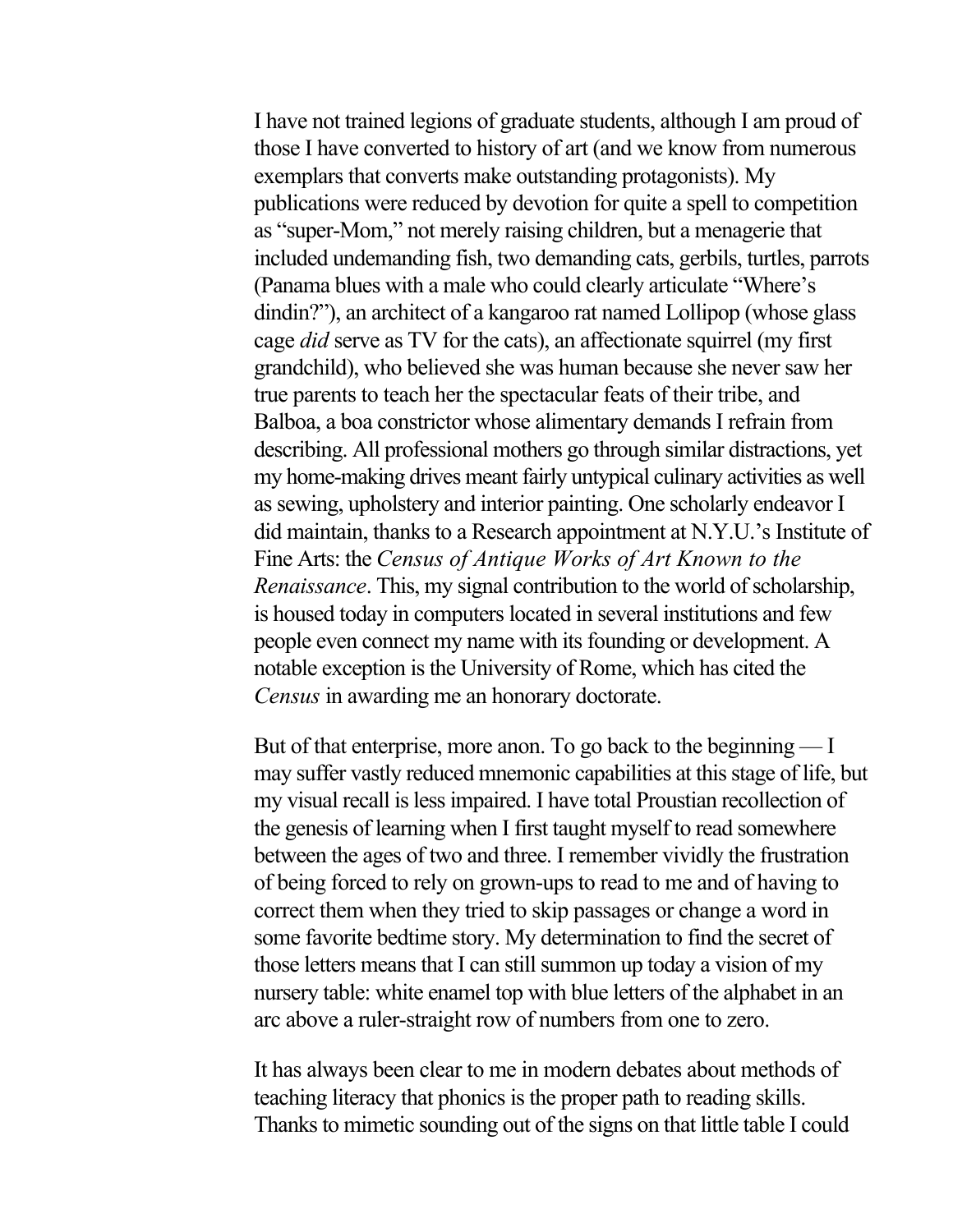soon read anything, even parents' books. This led to certain disquieting moments for my family, however. First, when I read at the tender age of seven a novel of out-of-wedlock sex and birth by Viña Delmar called *Bad Girl* (I still have the relic, rescued after my parents' deaths, inscribed on its first page: "Fifi" — my family nickname given by a much younger sister who couldn't pronounce "Phyllis" — "not for you.").

Later, concern that my arithmetical skills never matched the verbal caused great anguish to a father who was a lightning calculator and came from a long line of amateur mathematicians and astronomers, his own grandfather having taught math in a New Hampshire high school and his uncle having had a comet named after him by the Harvard Observatory. For me — since the ideographic method that had worked for letters was not suited to numbers that must remain abstract symbols — problems were compounded by being instantly promoted on my arrival in first grade because I *read* so well; from that point on through grade school I had a father who wondered how he could have sired a child so "dumb." And I regret that, though I excelled in geometry, I have never gained recognition of the philosophic beauty that lies in mathematics, save at second hand, so to speak, in music.

Back to the first steps on a life of learning. Because I constantly asserted the sort of independence that led to my conquest of reading, I so tended to wander off to explore the world that my mother set me outdoors to play tied to her clothesline. I do not remember except in family tales the day when she found my "leash" cut through by a sharp rock and the prisoner gone! This, again, at the toddler stage under three. Search through the neighbourhood brought no clue. Police were ultimately called. Patient questioning elicited the fact that I continually talked of going to "schoo." The law discovered me in a classroom at the nearest public school where a perceptive teacher had let a baby not only wander into her class but sit in the front row until the mystery appearance might be resolved. I should mention for friends who know me as an ardent Mainiac chauvinist that this happened, of all places, in Minneapolis and the heavily trafficked road I had crossed to get to "schoo" was Hennepin Avenue; I often wonder how drivers reacted when they sighted the tiny solo pedestrian crossing their path that day.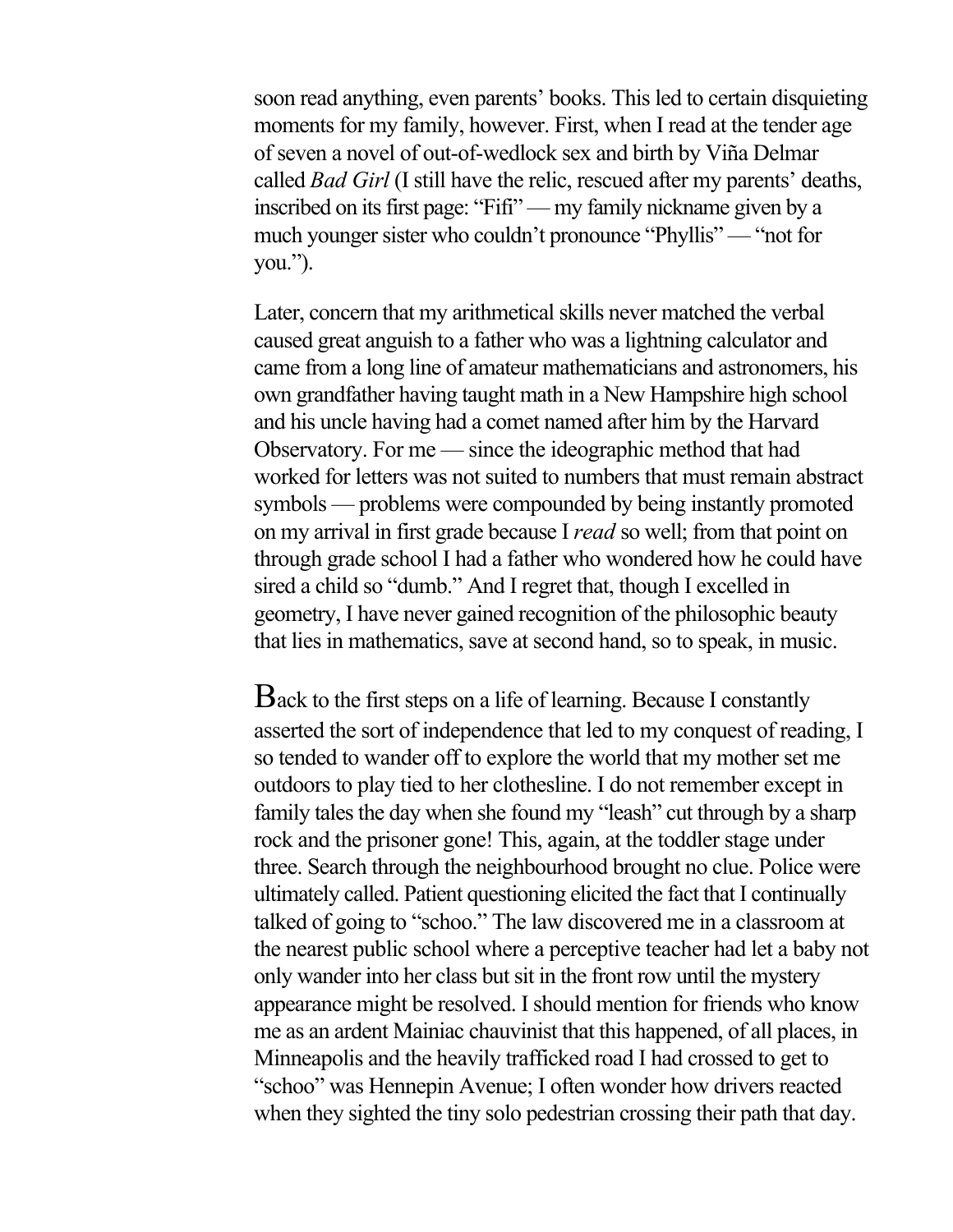What was my New England family doing in Garrison Keillor country? For much of my youth Maine was only a refuge in summertime. When my father got out of the Army at the end of World War I he joined the Brown Paper Company at their main office in Portland. Although I was born in Portland and had my first "swim" in a Casco Bay that still proves restorative to me, his work soon led to constant moves about the country until we moved back to Portland early in 1934. Until that day I grew up in a constant succession of changing environments, different schools, traumatic removes from friendships just beginning to be sealed, and daunting prospects of starting all over again. Perhaps it is these moves every two or three years that explain continual shifts of focus throughout my scholarly life: from Roman provincial sculpture to the Italian Renaissance; from architectural theory and city planning underwritten by sustained concern for the afterlife of classical culture in figurative capitals of antiquity and their influence upon Romanesque sculptors — to the history of collecting and antiquarianism; and now to that story of "Culture and Cuisine" to which I have referred. All have left projects promised but not completed as many of you who have supported them are well aware. Patience! Perhaps I may live to one hundred like my maternal grandmother. I have enough enterprises to fulfill.

Vicarious adventures through books deeply influenced my life during the 1920s. Because my parents indulged their omnivorous reader with a subscription to the Junior Literary Guild, I found teachers in the next decade who thought me gifted in several subjects. Historical novels were the favorites of the Guild's Board of Advisors. So I knew about Robert Owen and utopian nineteenth-century communities like New Harmony, or the New England Transcendentalists and Brook Farm; the history and culture of Mexico was not foreign after reading *Ramona*, nor was the social history of colonial America for one who had met the indentured servant-girl who was the heroine of *Calico Bush*. I won't multiply examples, but I must cite the Damascus road light that served as my beacon from the age of nine. Tutankhamen mania of 1979 was as nothing to obsessive media coverage back in the days of his tomb's discovery. Under that influence I borrowed Breasted's *History of Egypt* — the big one, not the epitome — and became forever "hooked" by archaeology.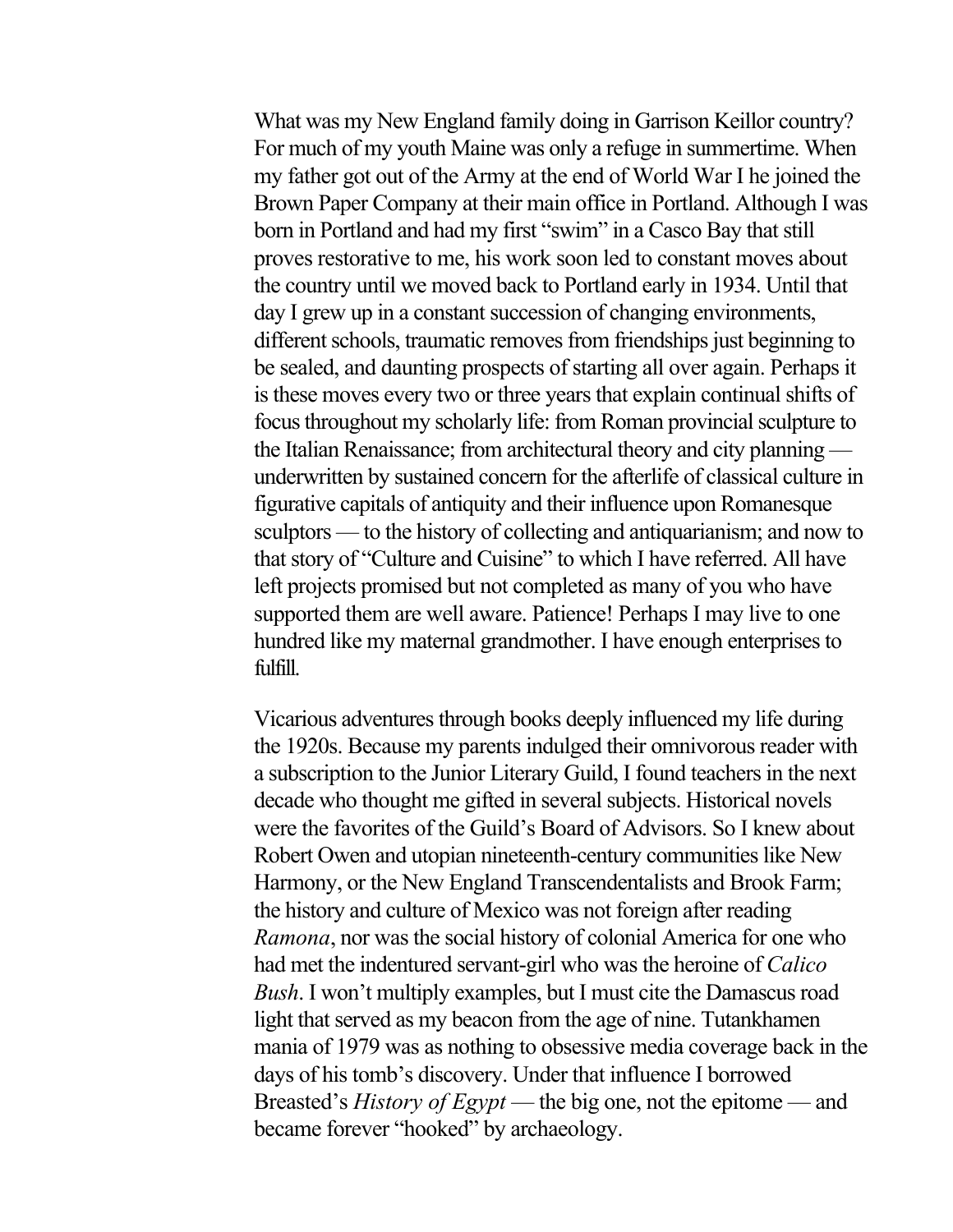My focus gradually shifted to Greece and Rome, yet all my dreams and ambition would have been in vain if it had not been for my Latin teacher in Maine. Henrietta Page had just received her B.A. from Wellesley College when she came to teach Latin and Ancient History at Cape Elizabeth High School where I was enrolled from 1934 to 1937. (How wonderful to be back in my native state where boys were man-size to meet my height, unlike seventh- to ninth-graders in Glen Ridge, New Jersey!) When I graduated in 1937 the University of Maine at Orono was the logical choice for college. I had no conception of the fact that the strengths of Orono did not lie in the classics and archaeology. Miss Page set me straight. No nonsense about multiple applications!— a single one to her alma mater. And, on her recommendation I was accepted. (Many years later when I sat on Wellesley's committee on admission or scholarships, I marvelled at the entire process.)

Wellesley was an education in more ways than one. I still hung back from participating very openly in class, but it was no longer due to reluctance to compromise one's popularity with the opposite sex. The cause was now diffidence in an environment in which other girls seemed sophisticated, super-intelligent and more articulate than I; some had traveled widely or grown up in foreign lands. I must also admit that I was not a devoted student in terms of class assignments — enough to get by but not to truly excel. The wonder of learning to me was vested in the best library that I had ever encountered. Most of my reading had nothing to do with course work, but rather with topics I had never met before: natural history, new horizons of literary criticism, and all the literature I could find on Buddhism. The best book of all was an elephant folio published by editors of the American Bible Society; it reproduced a passage from the Evangelist Matthew as a sample of every language or dialect into which they had translated the Bible. There were hundreds of them, spurring an ambition to learn to read as many as possible in a lifetime, and I made a start on ancient Greek, Italian and Hebrew.

Ancient Greek contributed to the subversion of my father's plans for my future. When I went off to college he advised me about the best course of study and expected me to follow it. Since he was paying the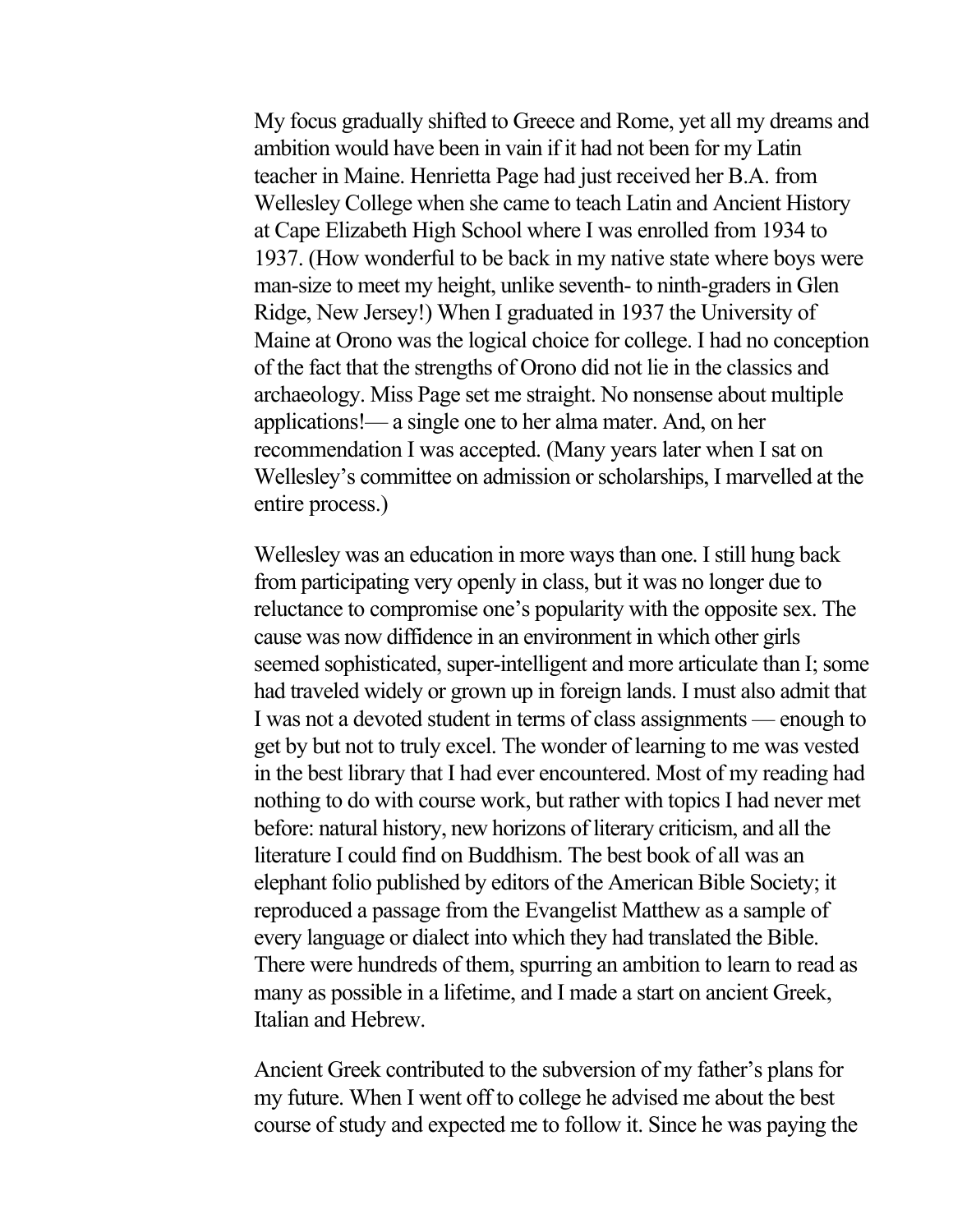bills, I tried to. He claimed to know a woman who was private secretary to a Fortune 500 executive, a sort of Girl Friday who wrote letters, edited speeches and the like, and who earned \$40,000 a year. A princely sum, indeed, in those days when, as I recall, Wellesley tuition was about \$1,100! He said, "You've been editor of your high school paper (a once-a-week page in the Portland evening newspaper) and you write very well. You must major in English Composition." Typically for men of his generation, the highest calling imaginable for a bright and personable daughter was serving the interests of a male achiever.

I tried to follow the prescribed course of study, but when I enrolled in introductory history of art my academic performance was transformed, intellectual juices flowed, and I set about creating my own concentration in archaeology. I majored in art, minored in Greek, then integrated two sciences required for distribution into my program. Geology seemed sensible for one, and I managed to persuade a dean to permit me to enroll in Comparative Anatomy (I who had never had any biology). You see, at that time the study of Greek sculpture was dominated by methodology shaped by the Metropolitan Museum's celebrated curator of ancient art, Gisela Richter. One traced archaic sculptors' progressive realization of anatomical details in order to place their works on a self-fulfilling chronological scale. In an evolutionary pattern of the development of styles and periods there was no allowance for retardetaire masters or reactionary trends, only "progress" based on the imitation of nature.

Serendipity contributed other tesserae to my planned mosaic of study. Alexander ("Sandy") Campbell, Field Director of Princeton's excavations at Antioch, became a mentor who let me catalogue a big hoard of Roman coins from their dig. Sandy was a romantic figure to all of us because he had once been a "Wobbly" on the West Coast and had a Lawrence of Arabia aura, owing to his recent undercover activities to assure oil supplies from the Near East during the war. Another boon came from the fact that he taught a course in Oriental art that united with the superb collections of the Boston Museum of Fine Arts to light an abiding passion in my heart.

Equally enduring have proved two features of the curriculum peculiar to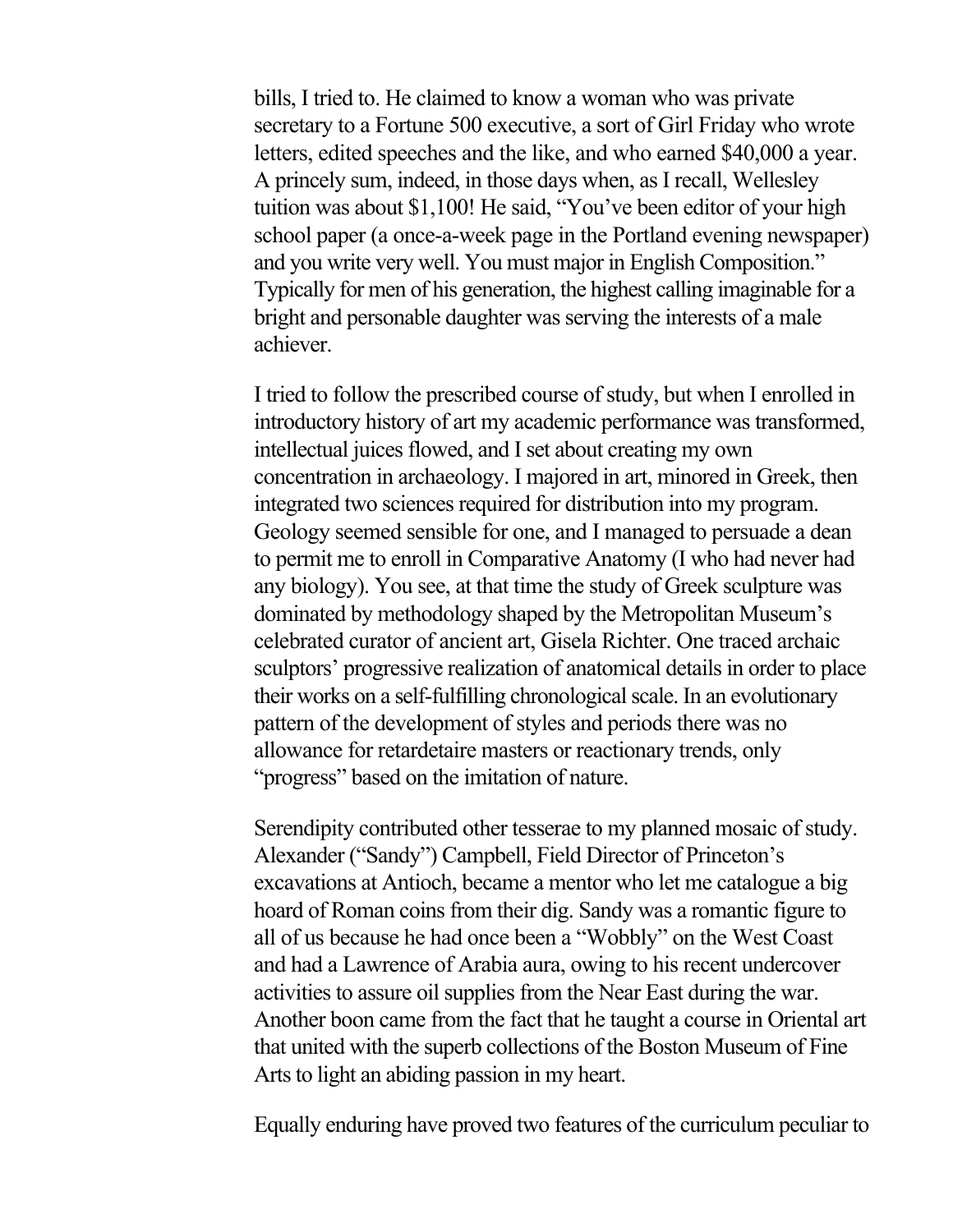Wellesley. Still today courses offered there in the history of art require a laboratory practicum. Even an inept student is directly engaged by the ways and means of an artist, whether that involves learning how to produce a fresco or a mosaic in a medieval course, how to chop away at a salt block (made for cows to lick) in lieu of coarse-grained marble to render part of a Greek sculpture, or how to mimic the difference between oil glaze technique employed by a painter like Jan Van Eyck and that which characterizes Venetians such as Titian. I would never have dared to elect a studio course, so I am eternally grateful for this enforced introduction to the media of art and enhanced appreciation of artistic style.

Alas, the second enduring value of learning at Wellesley is no longer required of all sophomores. A year of Biblical History was an education in itself, bringing together students of every possible religious persuasion and prejudice in concerted study of both Old Testament and New within the historical and cultural contexts of their creation. I still treasure my Bible with its margins marked out in colored pencils to distinguish the work of an original scribe from revisions and various later intrusive passages.

Wellesley also provided extraordinary "role models" — women of international renown as scholars, yet dedicated to the nurture of female undergraduates of whom few were apt to follow them in academic pursuits. One of these paragons determined the next shock administered to my long-suffering father: GRADUATE SCHOOL! The contingency that transformed my future from sherd-scrubber and "gofer" at some ancient dig was a seminar on Byzantine Art with our noted authority, Sirarpie der Nersessian. This diminutive enthusias not only urged me to continue my education, but was equally persuasive on the topic of where. Not at Harvard — except for an intensive summer course in German — where I could have commuted from home (yes, my family had moved again by this time), but at New York University's Institute of Fine Arts, where it would be possible to study Greek and Roman archaeology with a scholar who approached the subject as the history of ancient art and in full context of the history of ideas: Karl Lehmann (then still -Hartleben).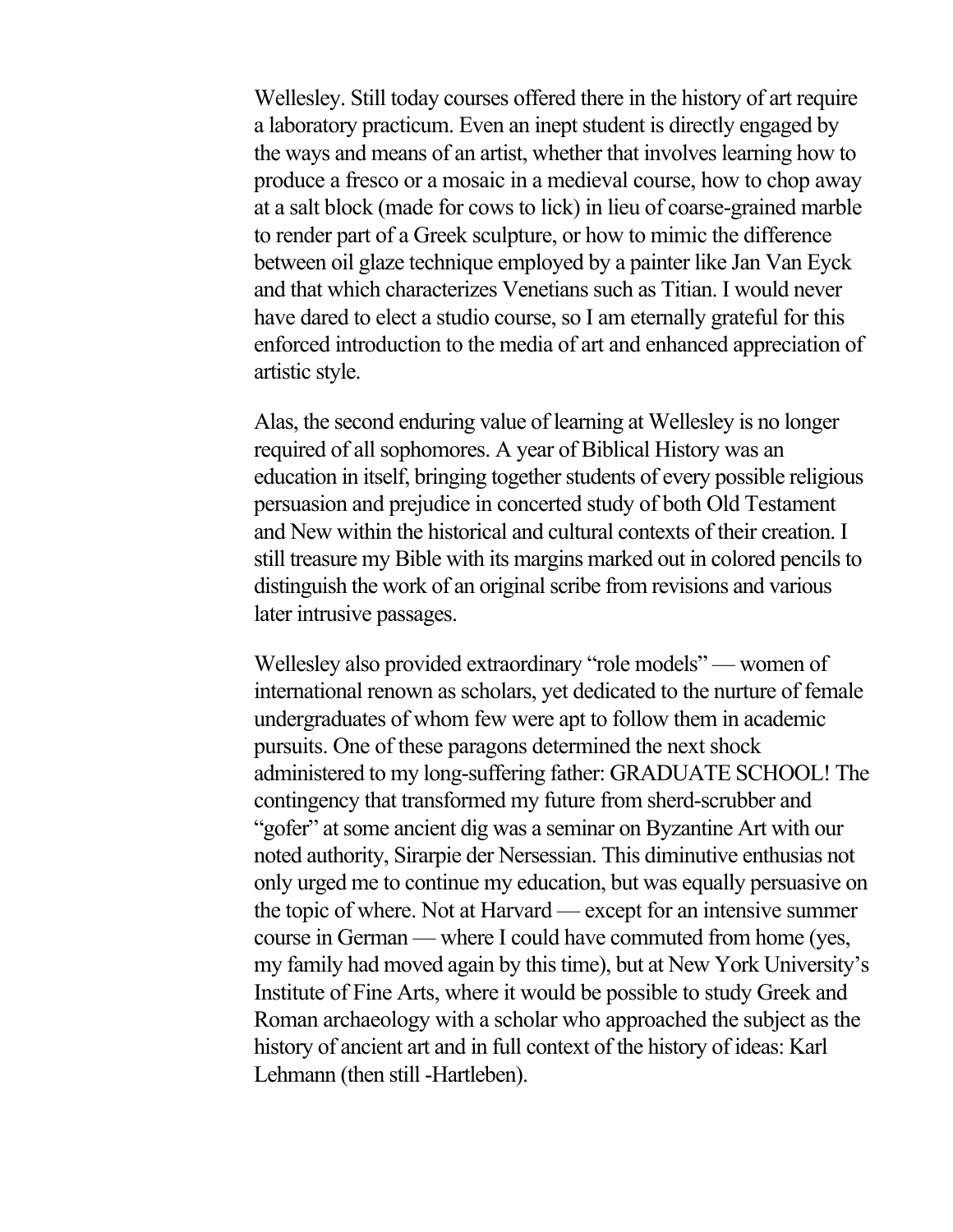You may imagine my father's reaction to the idea of his daughter persisting on this — to him — incomprehensible path. To what? Archaeology he knew only as a "sport," as it were, of lords and kings (the Earl of Carnarvon in the Valley of the Kings or the King of Denmark and his Etruscomania). I doubt if I would have prevailed if it had not been for intercession by my mother. She knew the pain of ambition denied. An autodidact and history buff, she had been forced to leave school after the fourth grade to help her own mother care for newborn twins added to fourteen other children.

It also helped that I was offered a tuition scholarship by N.Y.U. Neither I nor my father was aware that the Institute of Fine Arts was apparently then offering tuition remission to almost any plausible applicant, thanks to the wisdom of an administration which recognized a nascent jewel in N.Y.U.'s crown. Brought into being through the vision and enterprise of Walter W.S. Cook, the Institute had only recently moved from an apartment in a brownstone, via the mezzanine of the Hotel Carlisle, into a mansion of the Warburg family on East 80th Street, close to the Metropolitan and its Library. As Walter Cook boasted throughout his life, "Hitler shook the tree and I picked up the apples." The result was a stellar cast of professors: chairs from major German universities — and one distinguished refugee from Franco's Spain — who were to transform the history of art in America, as some of their colleagues from the Warburg Institute in Hamburg were to redirect the nature of the discipline in their move to London.

Karl Lehmann, of course, but also Walter Friedlaender, Alfred Salmony, Jose Lopez-Rey, Richard Krautheimer (borrowed from Vassar), and Guido Schoenberger, former curator of the Staedel Institute in Frankfurt, joined Richard Offner, A. Philip McMahon and Dimitri Tselos as staff of the new research institute. Erwin Panofsky chose to accept the art history post at the Institute for Advanced Studies, but not without agreeing to offer a course each year for N.Y.U. All these stars among art historical constellations, plus visiting professors like Junius Held from Columbia or Herbert Spinden, the Meso-American authority, made awesome (to legitimately apply current parlance) that institution I entered in the autumn of 1941.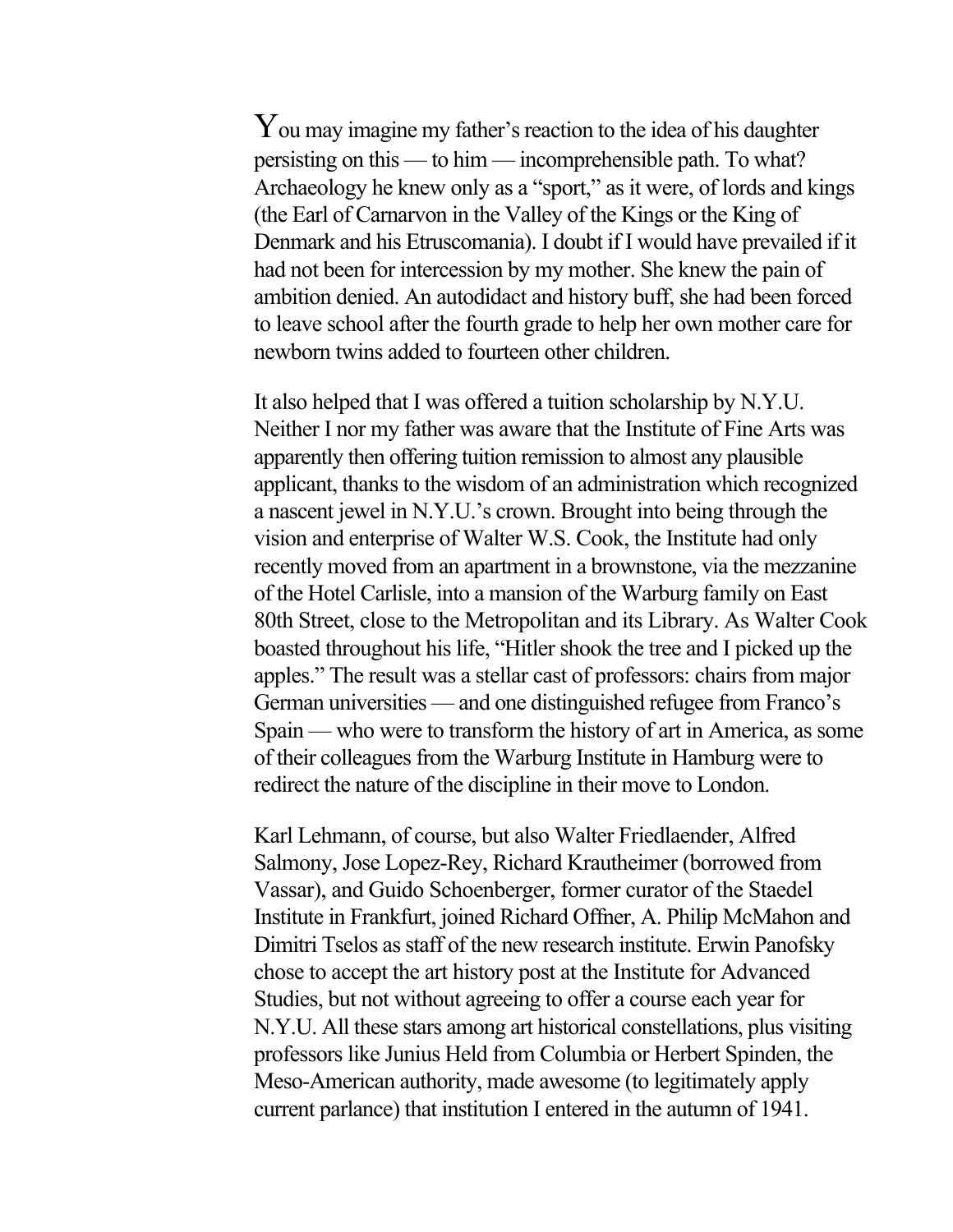Even more awesome for me, embarking on this new venture, was my very first class. It was conducted by a guest lecturer invited to present Paleolithic Art as a beguiling introduction to Dr. Cook's survey of the art and architecture of Spain — an "elective" mandate for every entering graduate student. The lecture was given by an advanced Ph.D. candidate who was teaching at City College and was the most brilliant I had yet encountered, on a topic I had until then believed that I knew well. What is more, the lecturer asked me out to dinner after class: Harry Bober, a man of immediate response and decision. I almost refused, but my budget urged "yes." There, as they say, hangs a tale for a different reminiscence.

Then came Pearl Harbor and our entry into the war. By the following summer Harry and I were engaged and he had completed air combat intelligence training as an officer in the Navy. When Panofsky heard that I was to marry his favorite graduate student, I found myself invited to lunch at the Princeton Club. I cannot describe the terror I felt at the idea of dining with Erwin Panofsky, whom I had heard lecture at Wellesley and whose work with Fritz Saxl I knew. Whatever could I talk to him about? As you may imagine, it turned out that there was no need to make conversation! And my learning experience took a quantum jump forward on a good many frontiers, not least a way of looking at motion pictures in unaccustomed extra-narrative mode. When he discovered that I had never seen René Clair's *Sous les toits de Paris*, Pan later introduced me to his favorite Italian restaurant in Greenwich Village, on the same evening remedying that dreadful gap in my education.

Learning at the Institute brought new discipline to my studies, while a diversity of topics and novel methods of dealing with them fed intellectual appetites that had not been satisfied by an undergraduate curriculum. And there was the sheer joy of discovering through Lehmann's commitment the expressive richness and seminal qualities of Roman art. He was not merely a spellbinding lecturer, but a challenging interlocutor who brought broadly ranging knowledge of ancient thought and deed to bear on fresh questions to replace canonical views that confined artistic contributions by Rome to architectural structure,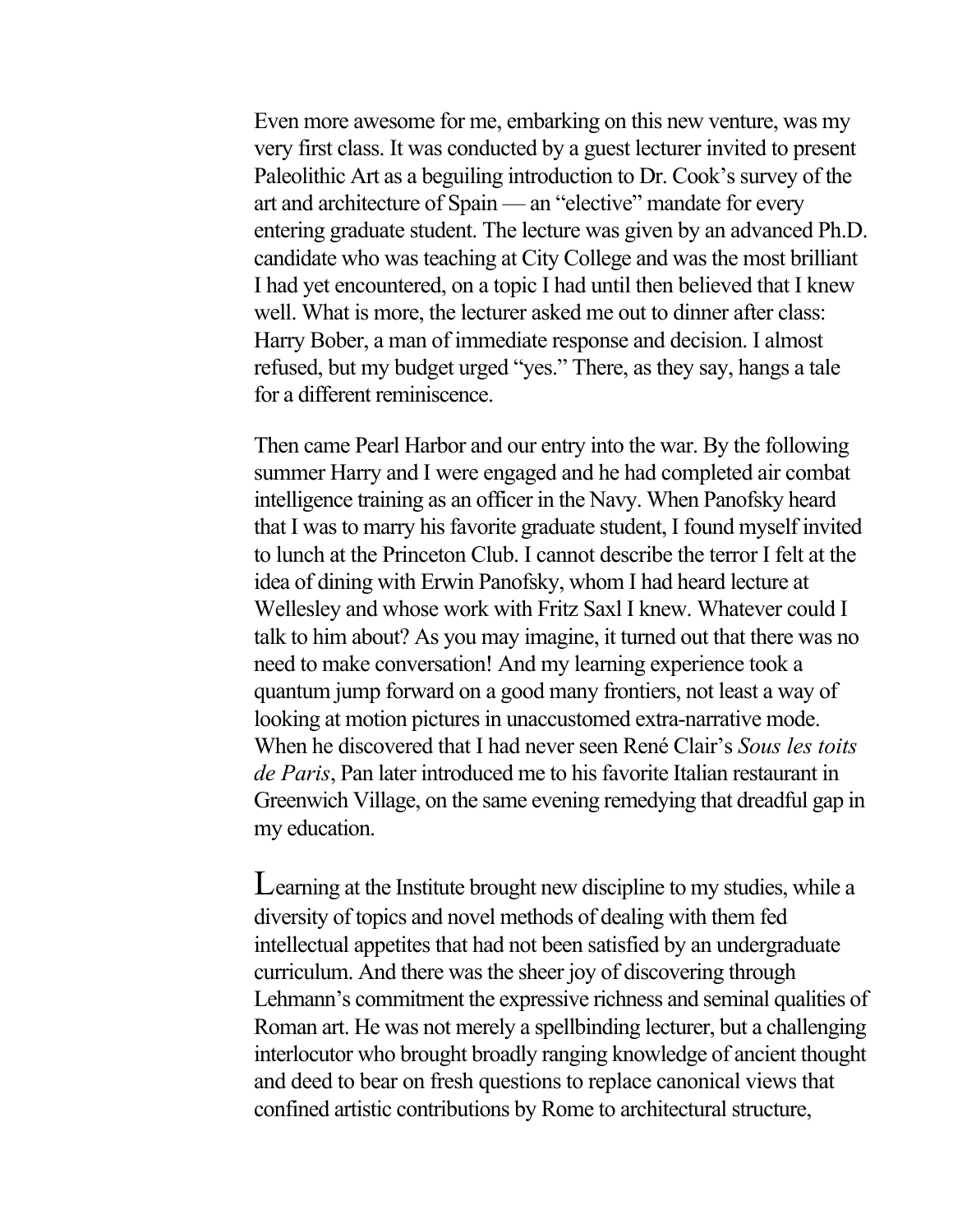historical relief and portraiture. I was enthralled by his approach to every subject by setting its historiographic context, a lesson I have always tried to impress upon my own students. There is never solely an issue to be investigated, for its history and that of its antecedents in scholarship are part of the topic at hand.

Lehmann's life-long research into the art of the common people, the vernacular as it were, of classical expression, led him to discover the beginnings of Late Antique style in public monuments of the Roman State much earlier than others had detected its elements, combatting ideas of influence from the East that were current at the time. Under his impact, I found Roman visual rhetoric — its adoption of different media and formal devices of style to suit each message — to be of more compelling interest than the unitary inflections of Hellenic artists of a given period. A thesis on the Arch of Septimius Severus at Leptis Magna in Libya was one result. Once the war ended and I was able to visit the site and to add more dislocated reliefs from museum storage to the Arch, the head of the British archaeological survey team at the site, J.B. Ward-Perkins, announced in his own writings that I would soon publish the results. This introduces but the first *culpa* in my "Life of Learning"; the study has never appeared. Because my analysis of the sculpture attributed its Late Antique characteristics to developments in the art of the capital, Rome itself, rather than as received opinion had it, to the Near East and sculptors from Aphrodisias who were otherwise active at Leptis, I intended to wait until excavations undertaken by N.Y.U. at the latter city in Asia Minor might reveal more ammunition for my argument — as it ultimately did, but many years later when my attention had turned to other concerns.

With research abroad ruled out by the war, the focus of my dissertation became Roman provincial sculpture, resolved into three studies of Gallo-Roman iconography: one which reflected the official art of the capital, another illustrating diffusion of classical Greek prototypes in imagery of Mercury carrying the infant Bacchus, and a third which examined the origin, meaning and afterlife of representations of a Celtic divinity, Cernunnos. I look back on this as a simple accomplishment compared to what final doctoral examinations meant in that day. No problem with my major field in classical, yet two other day-long examinations comprised Romanesque Art (here lies my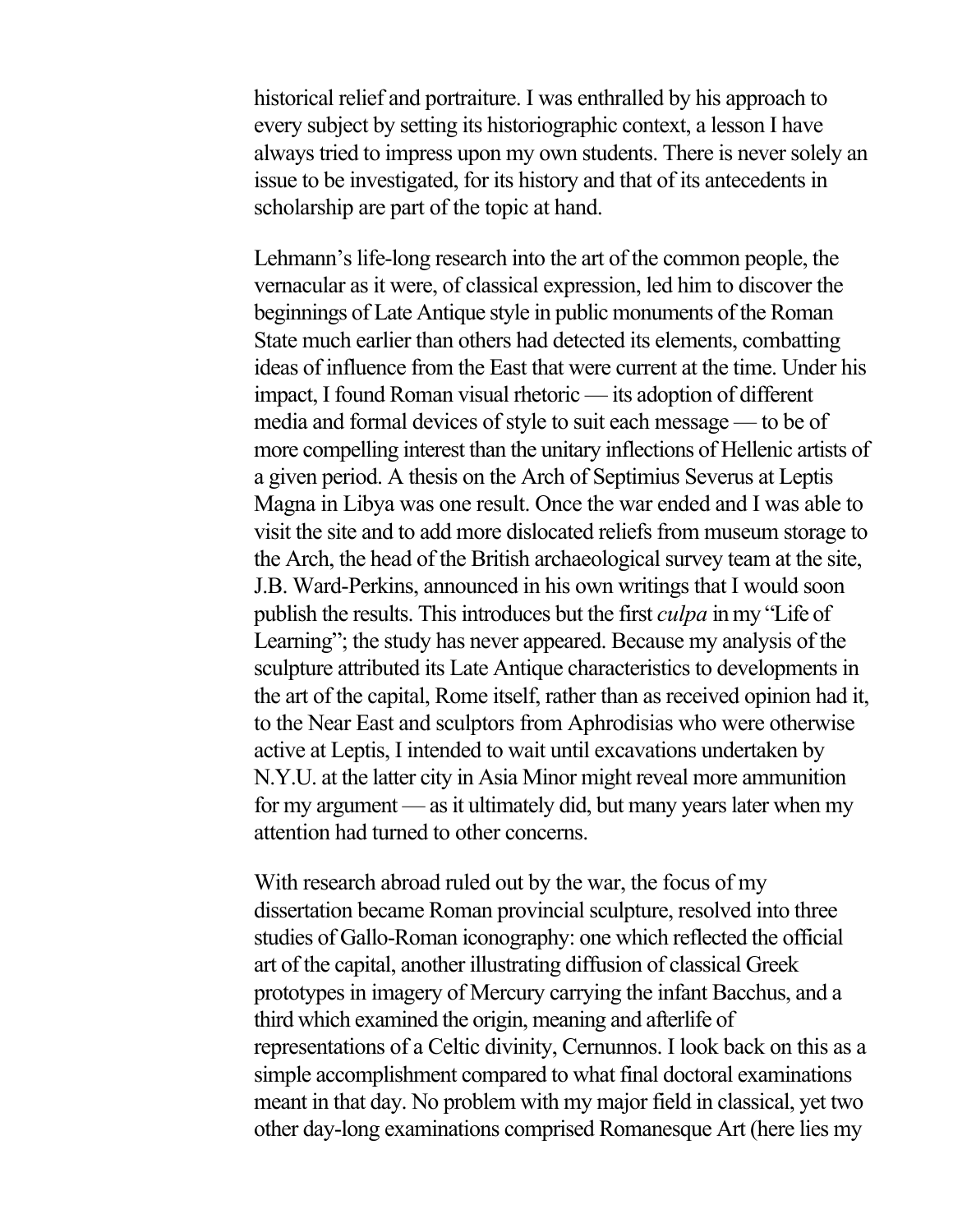elective affinity within the entire history of art) and "Prehistoric, Pre-Colombian" and what was then deemed "Primitive," i.e. African and Oceanic. Today, given an "information explosion" — that, incidentally, we must be certain to distinguish from enhanced knowledge — the mind boggles.

The year 1946 made for an extraordinary widening of personal and professonal horizons — the end of the war brought my husband of three years back to me and to dissertation research with both a G.I. Bill and a Guggenheim Fellowship; my first article was published in the Harvard Theological Review; and Harry and I were fortunate enough to be admitted to E.A. Lowe's seminar on palaeography at the Morgan Library, an offering so precious that our fellow students included authorities such as Meta Harrsen, curator at the Library, Helmut Lehmann-Haupt from Columbia, and a sampling of priests from Fordham. I simply must interpolate something of the dear qualities of that venerable master who loved his uncials and half-uncials so profoundly that he not only introduced us to the most outstanding manuscripts in the historical evolution of medieval scripts but had us buy lettering-pens to appreciate their morphology in hands-on shaping of the letters.

Best of all in that special year, the awarding of my Ph.D. brought an invitation to join a scholarly colloquium that had been founded a few years earlier by Lehmann at N.Y.U. and Westermann in ancient history at Columbia. The Ancient Civilization Group counted among its members outstanding scholars in the New York/New Haven/Princeton orbit, plus diverse "visiting firemen"; their expertise covered a host of disciplines concerned with the antique world from Egyptology to Neo-Latin literature of the Middle Ages. My learning developed apace, especially in recognition of the importance of philology in any solid investigation into whatever period of recorded history. One went around the table and each member brought a query, a snippet of work in progress, or newsworthy item of which he or she might have advance notice. I think that these specialists were far ahead of what is seen today to characterize the *Annales* School in France in devotion to the details of daily life in antiquity (happily, with less statistics). Among others, there was M.I. (Moe) Finley before the witch-hunt era drove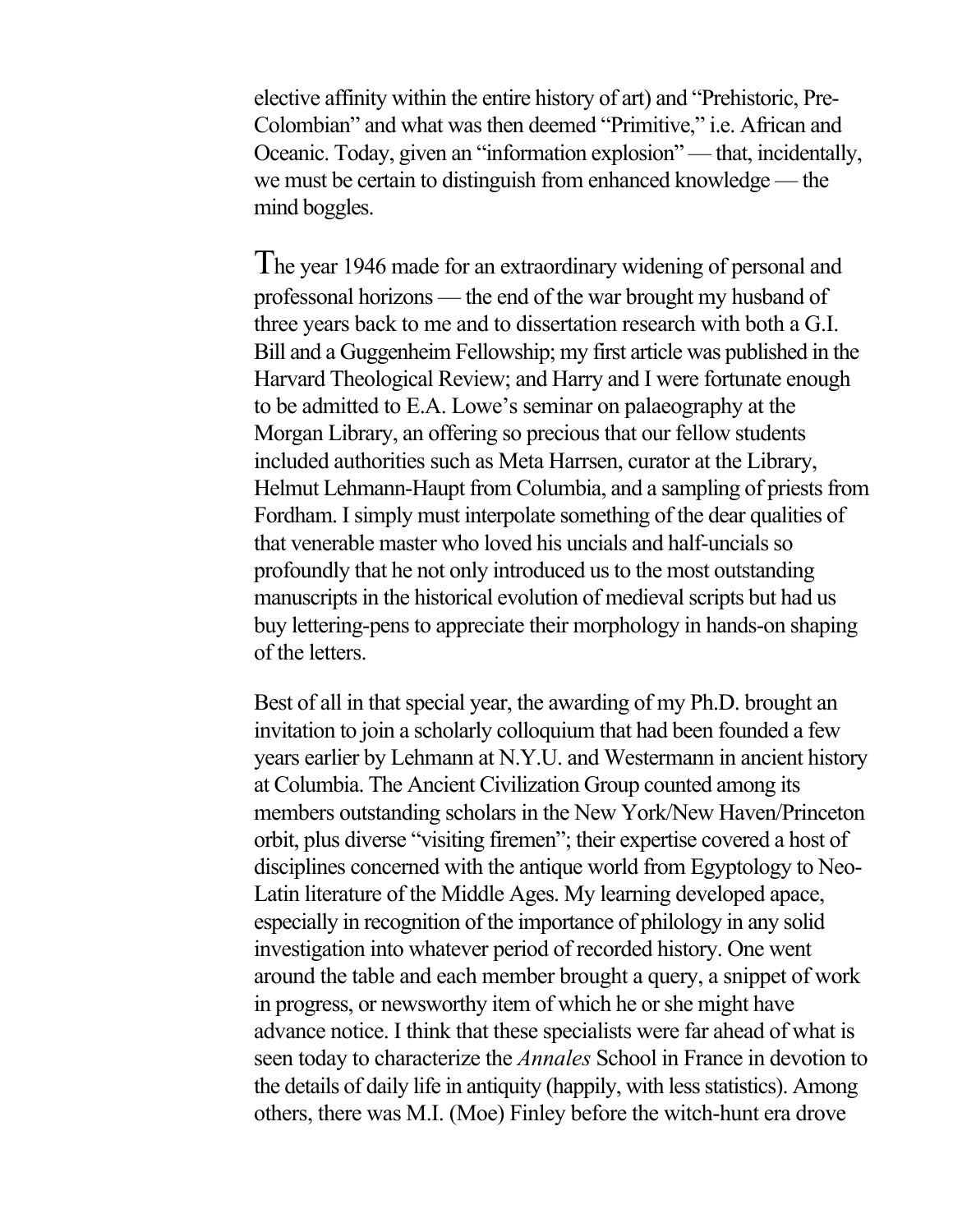him off to England and knighthood; also Bill Stahl of Martianus Capella fame; Naphtali (Toley) Lewis who introduced the most fascinating papyrological questions; Lionel (Jimmy) Casson with all kinds of lore concerning ships, travel, and warfare; Bluma Trell engaged with problems of the representation of buildings and cult images on ancient coins, pursuing an Architectura Numismatica project that Lehmann had initiated; and nothing could be more enthralling than to hear Arthur Schiller and Jacob Hammer discuss some arcane point in a case once before an ancient law court, unless it was Morton Smith and Theodor Gaster apply their vast learning to some contententious issue of cult ritual in the ancient Near East.

More splendid learning experiences commenced in that same wondrous 1946. Harry's Guggenheim was to take us both abroad me for the very first time — to Paris, then to Brussels so he might gather material for his dissertation on early printed books, and finally to London where Fritz Saxl at the Warburg Institute had invited him to complete a catalogue of astrological manuscripts in British libraries which had been brought up short by Hans Meier's death in an air raid. Again contingency served me superbly. My scholarly future seemed assured as the summer in France gave me access to local archaeological society publications of Gallo-Roman material and for the first time I could examine in the flesh sculptures I only knew through photographs. I met young French scholars working in the field like Paul-Marie Duval, subsequently to edit *Gallia*, and we made other close friends who welcomed us into the art historical and cultural scenes of liberated Paris — an introduction to what avant-garde artists had been up to during the war and to collections of Chinese art or folk art on the part of the Guignards (he the curator of rare books at the Bibliothèque Nationale, later Director of the Arsénale); the salon cultivated by Jurgis and Helène Focillon Baltrusaitis; the hospitality of Jean Adhémar and his wife and invaluable help with access to graphic material in his charge at the Bibliothèque; a trip to Chantilly with the curator of manuscripts, Jean Porcher, to marvel at the *Trés Riches Heures* while turning its pages (merely a facsimile is on exhibit there).

This was all heady learning for me and I even forgot how hungry and deprived of cigarettes we felt as we lived by our ration cards and tried not to deal with the black market. Besides, in that "été des puces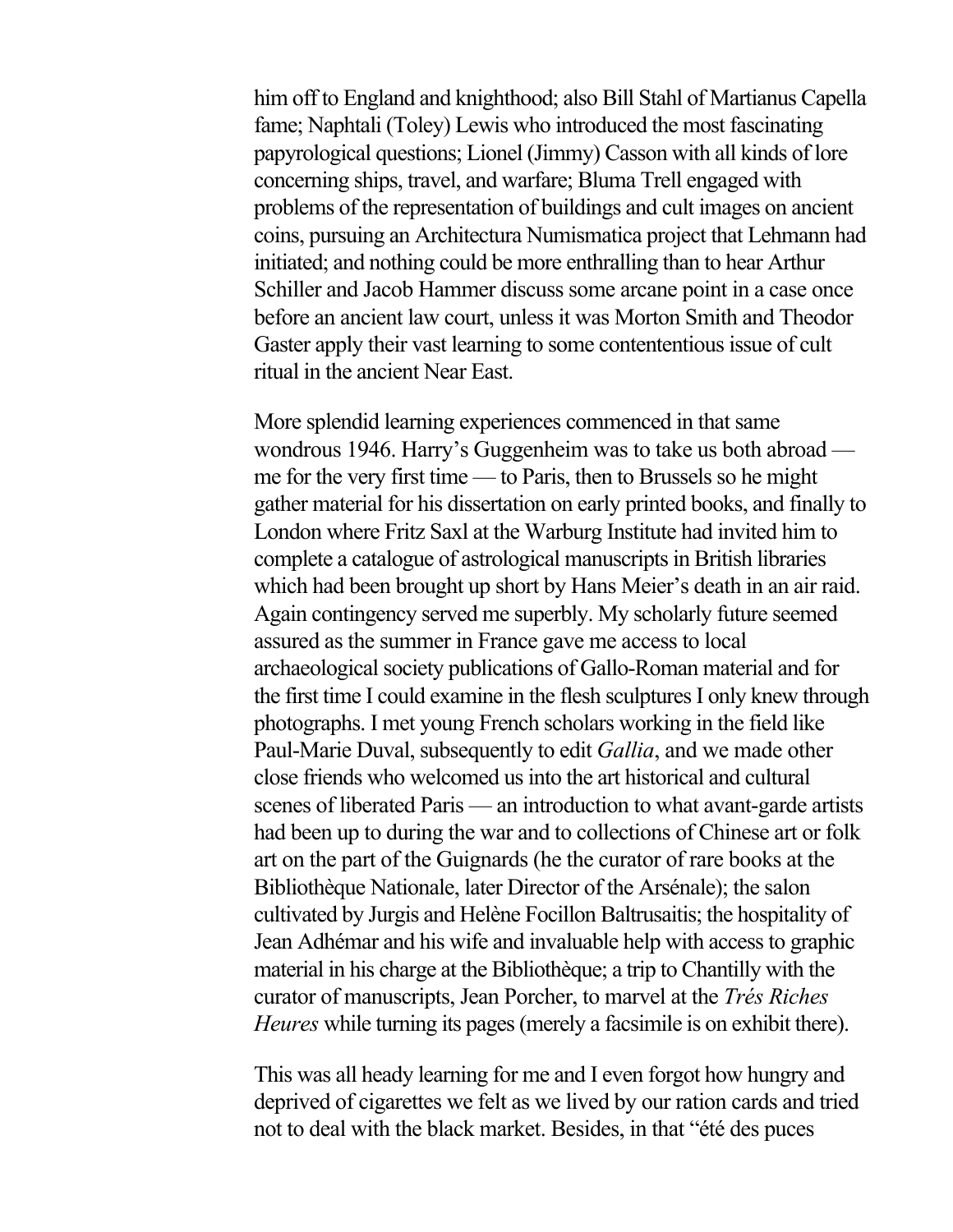agressifs" — as newspaper headlines proclaimed — Harry gathered all the fleas. (And I had a moment of exhilarating glory on the 14th of July when a crowd of French soldiers applauded me for what each of them had failed to accomplish, when I rang a gong and activated twenty automata with a dreadful rifle to win a bottle of equally dreadful champagne from a fair booth; "une véritable Annie Oakley," they exclaimed.)

Research aid and comfort as well as friendship were just as forthcoming in Belgium that late autumn and early winter. And lack of rationing thanks to all the credits amassed during the war from resources in the Congo meant splendid meals and chocolates we could send back to deprived friends in Paris. A helpful assistant in the manuscript collection of the Biblithèque Royale where we both pursued projects, stayed on after the Library closed to give us conversation lessons in the newly harmonized Flemish/Dutch language. I found manuscripts of two seventeenth-century Jesuit scholars who wrote on Gallo-Roman monuments and history, the brothers Wiltheim, and plans to edit their work gained active support from M.E. Merien, who had first published the funerary sculptures of Roman Arlon. One manuscript was particularly remarkable for its drawings of Arlon monuments embedded in an exhaustive description of the sixteenth-century palace and art collections of Count Mansfeld at Clausen in Luxembourg, which vanished under a well-known brewery. I settled into tracking down maps and views of Mansfeld's lost pleasure dome, decoding his plans for display of Gallo-Roman remains in the gardens, and reconstructing the picture galleries of famous battles and statesmen of his age, willed at his death to Hapsburg Spain. Little did I realize that this absorbing task would prove to be only my first encounter with Cinquecento sculpture gardens of antiquities.

First steps toward that future enthusiasm, unrecognized at the time, came with our move to the Warburg Institute in January, 1947. Fritz Saxl, on his visits to America in 1945 and 1946, had found cooperation on a number of scholarly projects, among them two which have become international corpora: an illustrated Bartsch, his *Peintre graveur* brought up to date, and a *Census of Classical Works of Art Known to the Renaissance*, sparked by the enthusiasm of Lehmann, Krautheimer and Panofsky. Cavalier suggestions of classical influence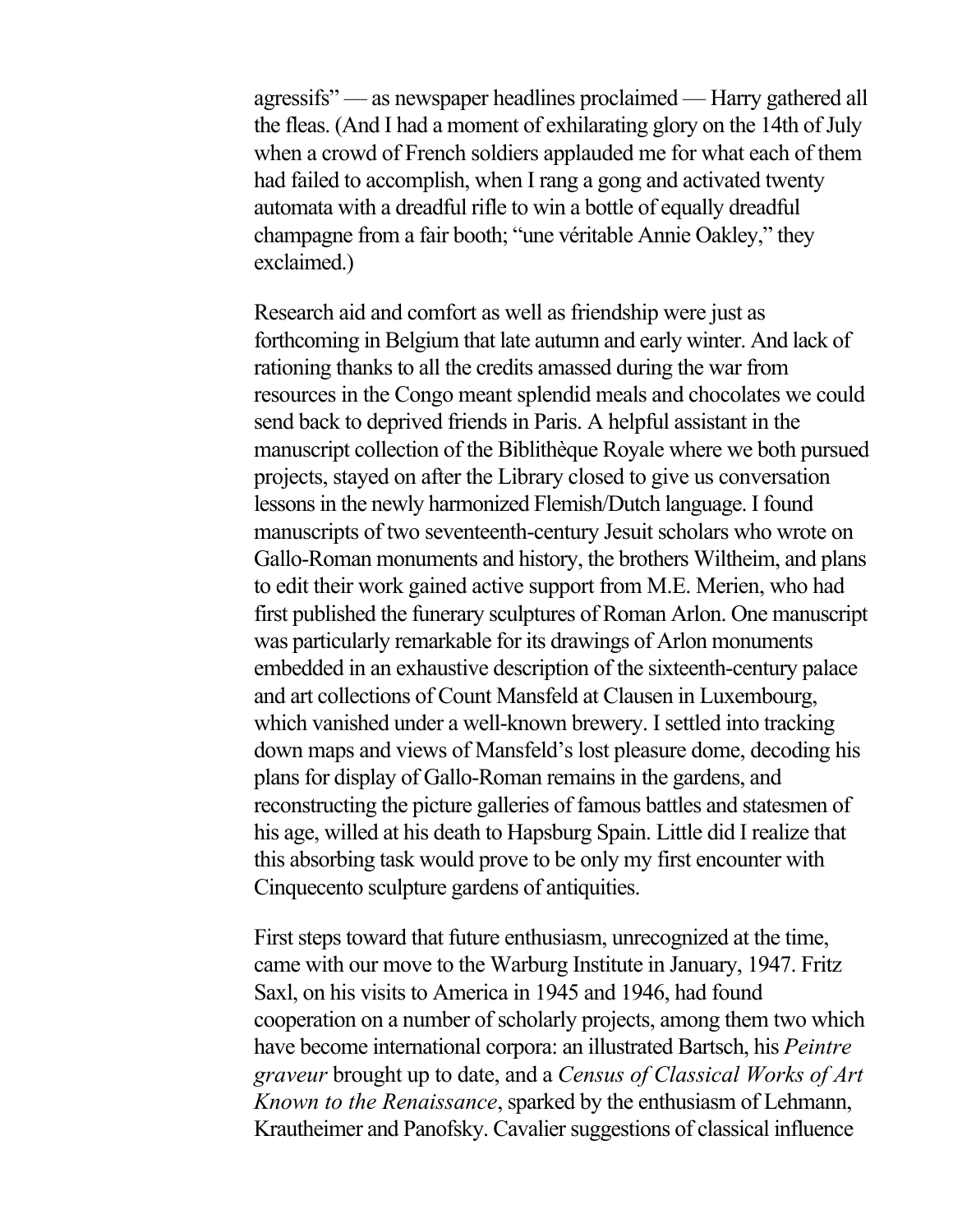on Renaissance artists were common in art historical literature, with this or that work brought forth in comparison even if it had been discovered in the eighteenth or nineteenth century; some felt it didn't truly matter, since the sculpture of antiquity was an art of types and of multiple copies. Discussions led to the idea that an archaeologist was required to test the possibility of accurately documenting specific works known to the fifteenth and early sixteenth century in Italy — that is, in a period before the development of reproductive engraving and mythological compendia of mid-Cinquecento. Why not that new Ph.D. whose husband was the perfect candidate to complete the English catalogue for Saxl's astrological manuscript project? It seems to have occurred to no one that this acceptable archaeologist had only an undergraduate survey knowledge of Renaissance Italy, having taken one graduate course from Richard Offner, whose connoisseurship had not allowed us to progress beyond the Trecento dynasty of the Berlinghieri.

Thus, it came about that we spent the worst winter in British memory, back under rationing and with chilblains, but happily ensconced in the Imperial Institute home of the Warburg, the British Museum (where, many days, one could not see the other end of the North Library for the fog), or traveling about England. We were prepared by our experiences at N.Y.U. for encountering once again polymath Jewish scholars from Germany who had learned Latin and Greek, sometimes Sanskrit, from tender ages of early childhood, but nothing could have prepared us for the familial warmth of our reception at the Warburg. Fritz Saxl was almost a legend for his creative "tilling [of] the soil on the borderstrip between art history, literature, science and religion" (to use his own words) and for his prescient rescue from Hamburg, in the earliest days of Hitler's rise to power, of Aby Warburg's Library and the Institute Saxl himself made of it. He and his partner, Gertrude Bing, represented the most direct heritage of Warburg's vision of an historical psychology of expression devoted to antiquity's persistent strains of knowledge and image affecting both Orient and Occident. Yet their house in Dulwich came to mean spiritual nurture for us that matched their intellectual parenthood. Time does not permit allegiance to all the enduring friendships formed that winter, the Wittkowers, Gombrichs, Buchthals, Enriqueta Harris (later Frankfort) and the young *enfant terrible* from Oxford, Charles Mitchell, who would decades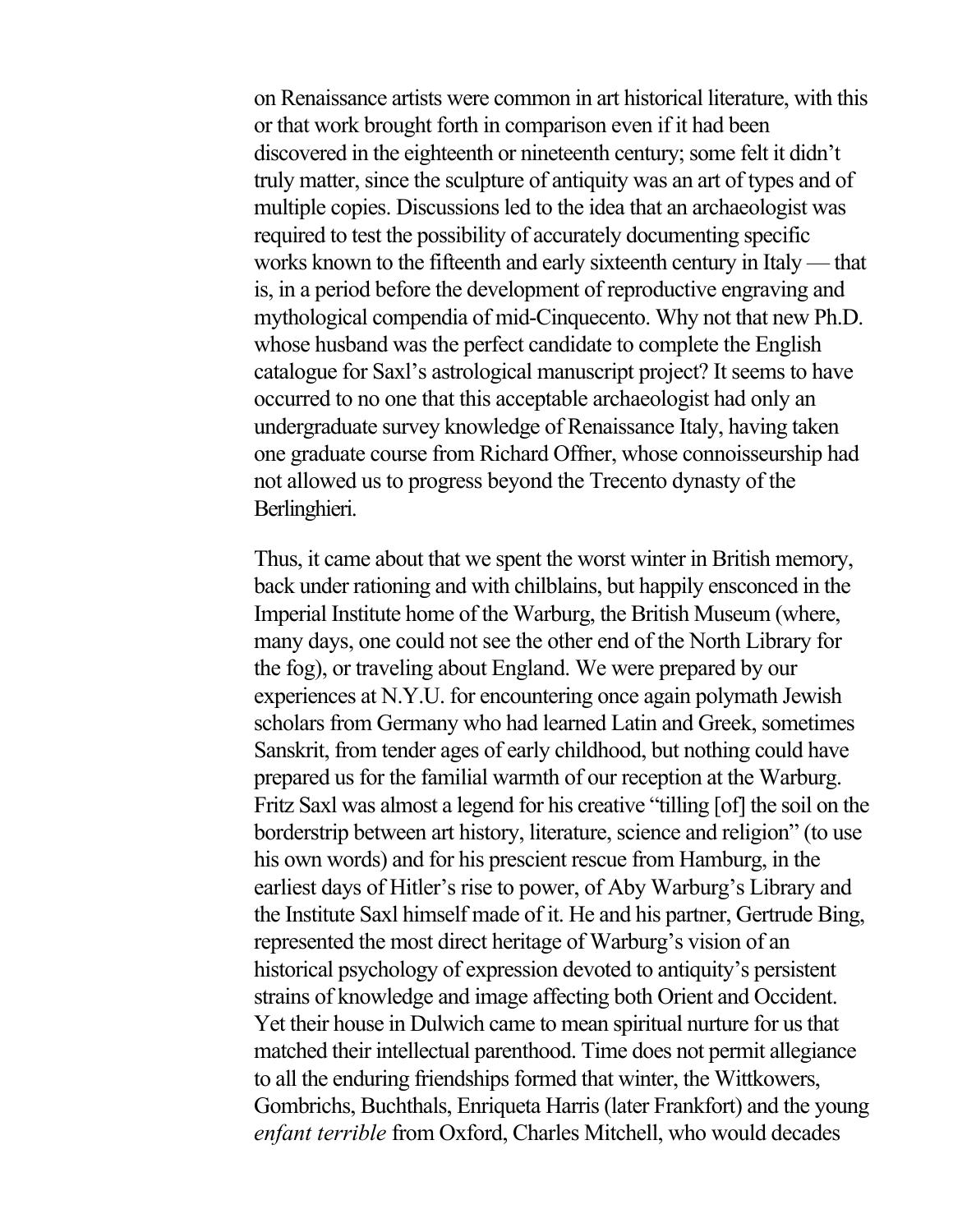later prove a factor in my move to Bryn Mawr.

Possibly my delvings into Roman provincial sculpture, one of his many enthusiasms, stimulated Saxl's interest in my work, just as my article on Mithraic cult devotion to images of Mercury with the infant Bacchus surely suited his own attention to the Persian sun god. But both he and Bing exhibited what could be called parental concern for us both our plans for the future and for family as well as the fate of our researches. As for the *Census*, preliminary soundings indicated that it would he possible to setup objective criteria to identify antique models, a start was made in systematizing work initiated by nineteenth-century archaeologists, and I agreed that I would continue to collect data for a trial period.

Return to New York after our year abroad coincided with an invitation from Wellesley for me to become an instructor in their Department of Art. I had at no time considered teaching as part of my future life; rather I optimistically envisaged excavation, research and writing as a pattern of professional activity, possibly with some sort of museum affiliation. But Harry quite rightly insisted that I must accept the offer and support us until he would have completed his doctorate. I returned to my undergraduate *chantier* with mixed emotions, not least in fear that professors in a number of other departments might remember, from the recent past, a less than sterling performance on the part of a new colleague.

There were new professors in the Department who proved wonderfully helpful in introducing me to what proved to be the joys of teaching. Sidney Freedberg and John MacAndrew both proved immensely supportive in building the confidence of an apprehensive and fundamentally shy novice. John had particularly reassuring dicta: "The time to worry is when you go into class without butterflies in your tummy; then you will just be running on autopilot"; and "Don't despair when you think you've led a class poorly — you are never as bad as you think you are, but also never as brilliant." I grew to love teaching and discovered that I was a success at this satisfying profession with the motto "learn while we earn"

However, after two years of telegamy with only long weekends with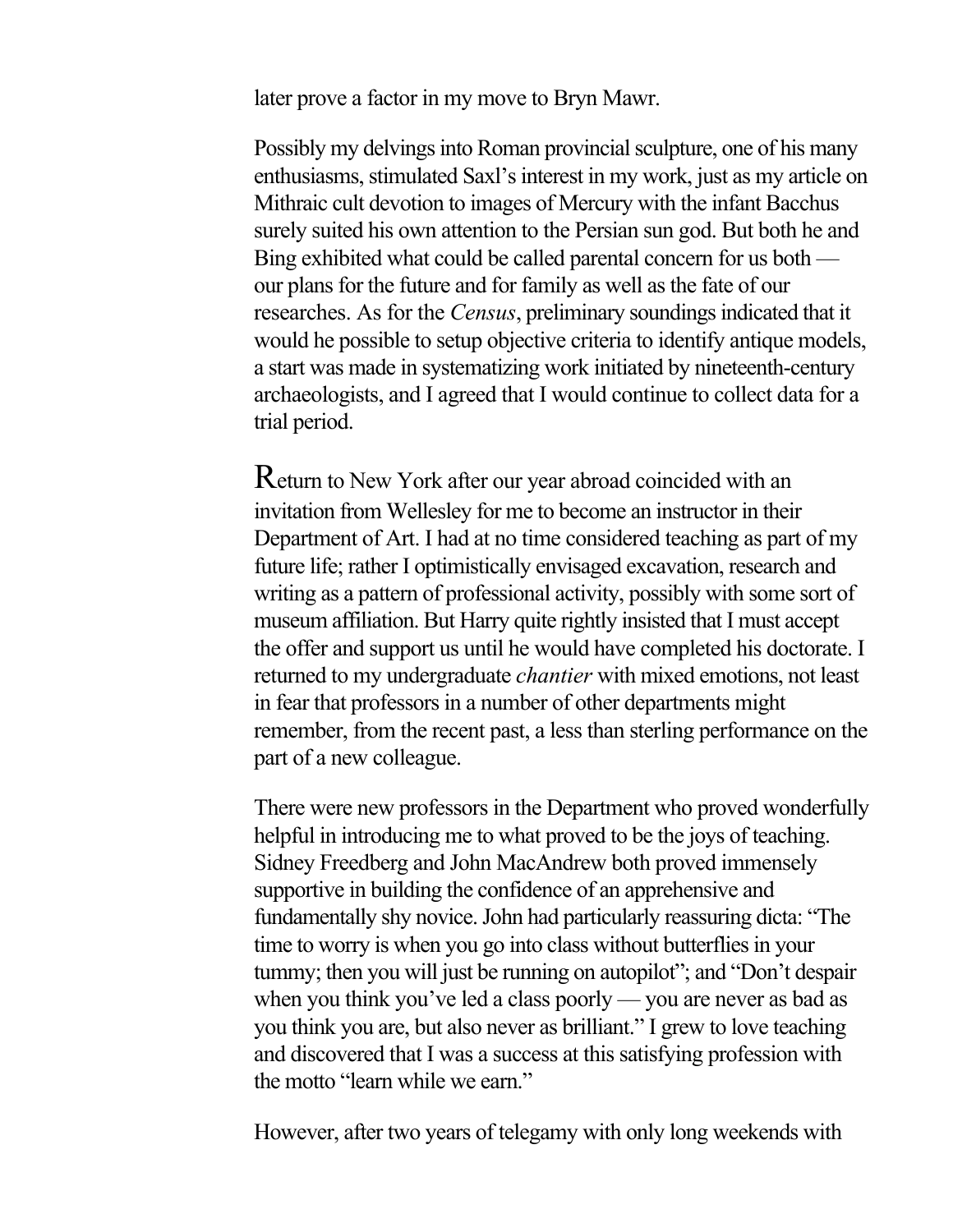my husband in New York, I could not resist an offer from H.W. Janson to transfer to the preeminent department he was shaping at N.Y.U.'s Washington Square College. I resigned from Wellesley regretfully, helped them find a splendid successor (Diether Thimme, with long pre-war experience in Greece that I had lacked), and entered into what would prove an almost ludicrous game of academic musical chairs. After my first year at N.Y.U., the Institute wished to hire Harry when he finished his Ph.D.; the post at Washington Square made part of the package. At least the bibliographies and other mimeographed items for Ancient Greek Art marked "Professor Bober" at the top, did not have to be changed.

The next irony in this interplay came with the new decade when Harvard decided that it wanted Harry as an Assistant Professor. Contingency after contingency shaped our lives — for me, in two modes, because Wellesley, fortunately, wanted me back. Yet they now had a superb ancient specialist. Thus, I became a Lecturer and Curator of the Farnsworth Museum, a new learning experience in collaborating with John MacAndrew, replacing him during leave as acting director for a year and a half, organizing exhibitions, helping to select new acquisitions, cultivating donors, bidding at New York auctions and getting to know the art market and its dealers. To make metamorphosis complete, I turned into a medievalist, contributing to the survey and being made responsible for a course in medieval architecture and an advanced offering in Northern Painting. You may imagine how grateful I felt for having had the sense to work with Krautheimer and Schoenberger at the Institute as well as having taken a course with Panofsky while he formulated his magisterial *Early Netherlandish Painting.*

John MacAndrew, who had a keen eye and knew everything and everybody, was a generous and inspiring person to work with. He soon became the agent of the most rewarding educational post I was ever to encounter. Added to my program at Wellesley was a job as Teaching Associate at M.I.T.'s School of Architecture. I gave some lectures in John's course on history of architecture and conducted weekly discussion groups with young men who were eager to build things and bitterly resented the fact that they had to study useless history in order to pass part of their licensing exam. The challenge of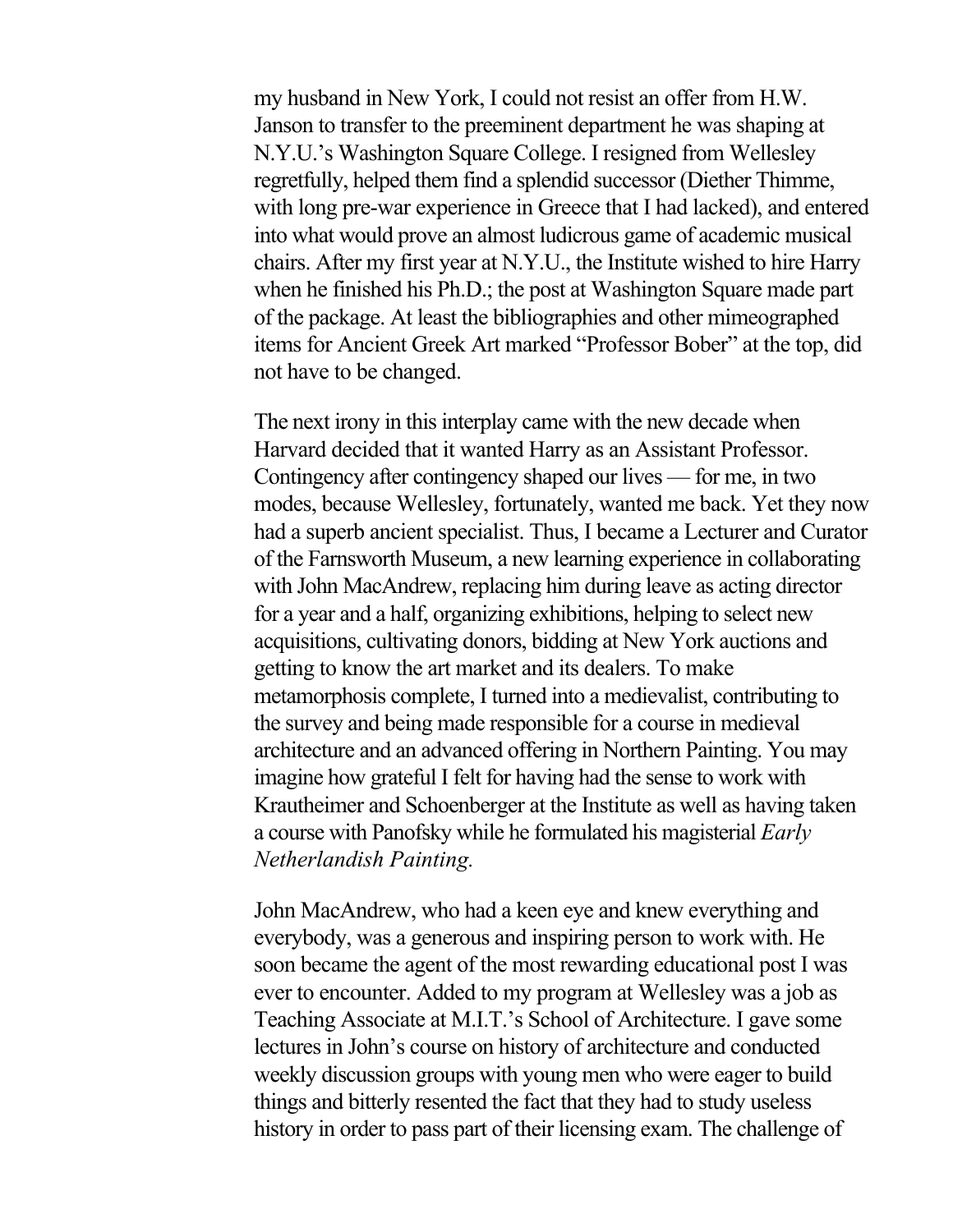gaining respect for Greek and Roman architecture excited me. Le Corbusier's expressed admiration for Greek temples of Sicily was of considerable help. In preparation for Rome I gave them a sketch problem in design for the following week. Without identifying the site but outlining all its characteristics, I asked for a complex with all the myriad functions of Trajan's Forum in Rome — shopping mall, commodity exchange, law courts, libraries, commemorative war monument, area for popular exhibition and assembly, the works — to be roughly drafted using all their ingenuity with modern concepts and technology. What inventive solutions they brought in! But their respect for Trajan's architect Apollodorus was not grudging when we studied *his* solutions and adaptations to site. In retrospect I only wish that Paolo Soleri's adaptation of the Forum for his city of the future in Arizona, Arcosoli, had already been under construction.

My archaeological self rejoiced when Lehmann invited me to join N.Y.U.'s excavations of the Sanctuary of the Great Gods on Samothrace, which had been interrupted by the war. The summers of 1948 and 1949 fulfilled every great expectation I held concerning Greece and field work. It seemed that professional life could not be more perfect, given a precious balance between direct engagement with ancient initiates in this mystery religion, uncovering their beliefs and practice in the structures of their cult, and indirectly discovering their civilization through its reflections in the Renaissance. For I continued to build a file of antiquities which could be securely documented for the putative *Census*. Saxl's premature death in March, 1948 removed its most enthusiastic champion, but Bing and other supporters assured its formal adoption in 1949 as an official project of the Warburg Institute.

Soon it would absorb all of my research initiatives, because my Samothracian euphoria died when I had to write a letter of resignation from the 1950 season of excavation (and I was not to take part again until the summer of 1972). In what would today be termed "patriarchal decision-making," my husband understandably felt that I should spend summers with him rather than on some Greek island. Happily, his summer venue generally meant the Warburg, even if it served ultimately as a jumping-off spot for the Continent. In this way the die was cast for my subsequent fate concentrating on Renaissance uses of antiquity.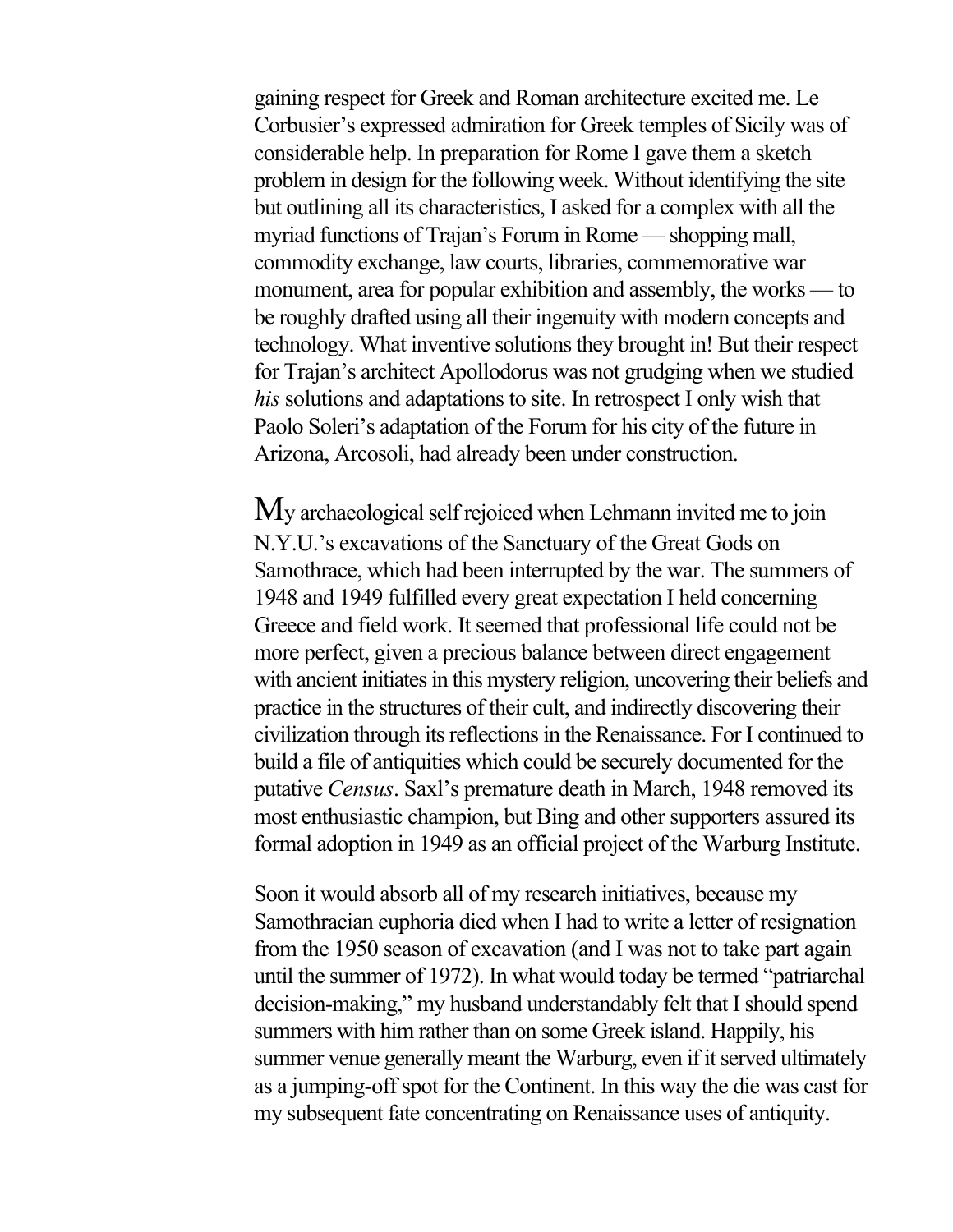Writing farewell to my brief career as a field archaeologist was not only made less painful, but gained a positive thrust from the fact that Saxl's successor as Director of the Warburg was Henri Frankfort, the noted Near Eastern archaeologist and interpreter of ancient cultures. Until his tragic death in 1954, in some curious recess of my psyche, his presence as much as his encouragement eased the transition to revised self-identification.

The *Census* grew apace with our return to New York in 1954, when the Institute of Fine Arts enticed Harry back for good. N.Y.U. appointed me as a Research Associate at the Institute and became cosponsor of the enterprise. This immensely furthered its development, because N.Y.U. not only paid for my trips to England, but subsidized summer travel to search out "drawings after the antique" in museums throughout Europe. (You may imagine how thwarting it was to sit in great drawing collections like the Louvre, the Albertina in Vienna, or the Museum in Budapest, owning works by the hand of the greatest Renaissance masters and to spend my time ordering cartons of anonymous drawings or those by lesser artists known as useful recorders of the antique.) In London Enriqueta Harris Frankfort used my duplicate documentation cards to order supporting photographs of ancient monuments and their offspring, likewise in duplicate. When she became curator of the Photographic Collection at the Warburg in 1955, she made the decision to integrate, in specially colored folders, resulting *Census* dossiers into its regular iconographic files. Enriqueta also enlisted from time to time the support of a number of assistants, including, from 1957, Ruth Rubinstein, who has truly represented the *Census* at the Warburg ever since Mrs. Frankfort retired in 1970. Together, in 1986, we published a handbook of several hundred sculptures we deemed the most influential of thousands in the *Census*. It has become a fundamental reference work in the field.

Over the years of devoting myself to family rather than students from 1954 to 1965, two days a week at the Institute proved a lifeline to the academic world. I learned not to mind when some people who came with problems forgot to credit how they had "found" the antique source for their Renaissance creation *all'antica*. There were very satisfying rewards such as being elected a Corresponding Member of the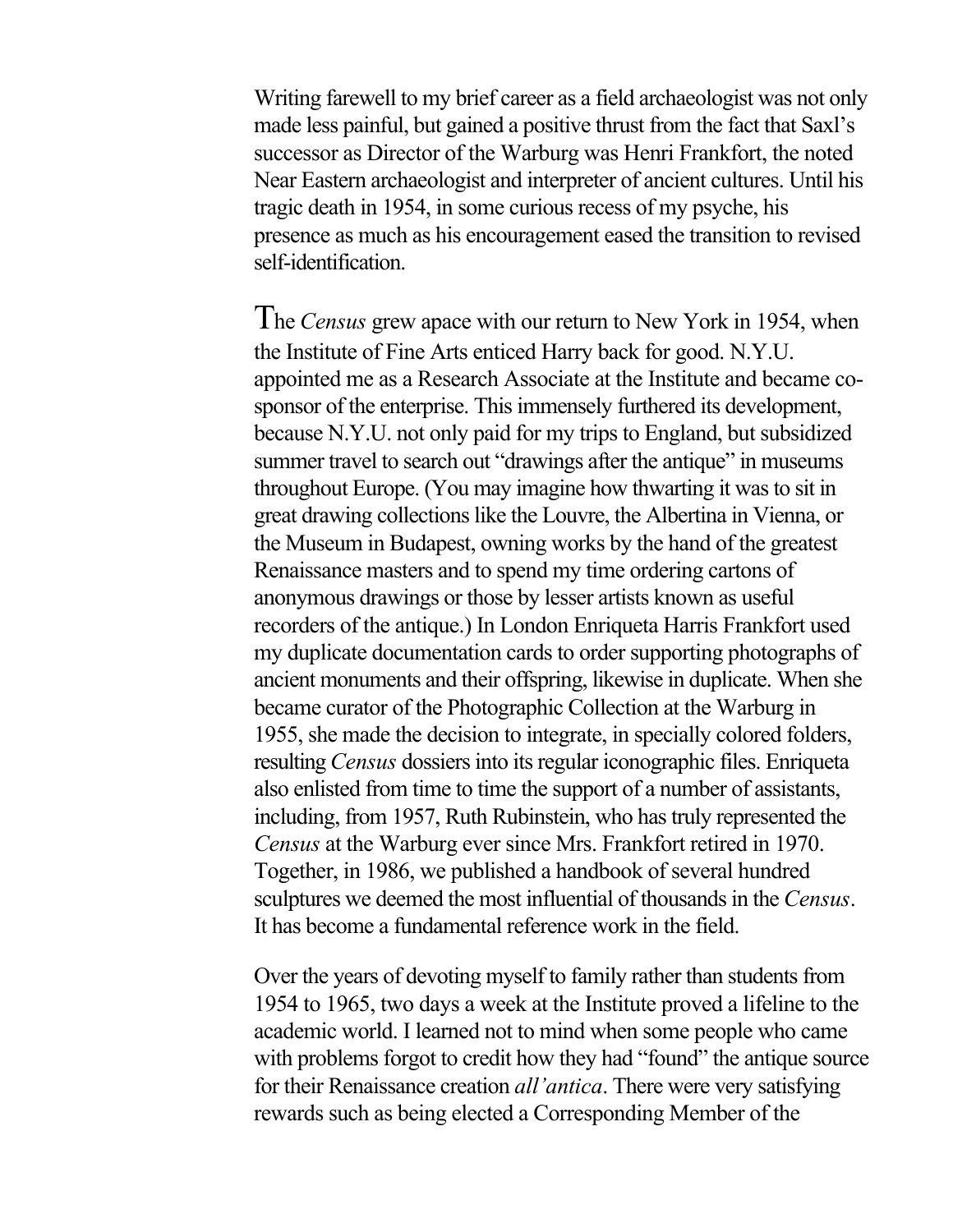German Archaeological Institute for supplying Friedrich Matz with so many drawings after the Bacchic sarcophagi he published in their Corpus. For the most part, however, archaeologists were slow to recognize how useful the *Census* might prove for early records of works since lost or restored.

I rejoiced that I was learning a great deal about Italian art and antiquarianism of the fifteenth and sixteenth centuries, so I was liberated in the research from being simply what Charles Mitchell borrowing the terms from anthropology — used to describe as a "tribe man" as opposed to a "concept man." Ratification came with publication in 1957 of my study of two sketchbooks after the antique by Amico Aspertini. In addition to cataloging, my introduction considered broad issues of the contrast between Quattrocento and Cinquecento approaches to the antique, as well as the role played by Late Antique sarcophagi in influencing the crypto-Mannerism of artists like Aspertini. Pride in my formulations, together with consternation, came soon afterwards when entire passages on these topics were plagiarized with only a change of verb tense by a Harvard professor in his book on the classical tradition in Western art (his apology when a reviewer pointed out these and other borrowings, was that he had written the volume from lecture notes!). In any case, the development of my own capacities hand-in-hand with the *Census* earned enhanced collegiality through shared interests with both Craig Hugh Smyth, then Director at N.Y.U., and Ernst Gombrich, heading the Warburg Institute (who at the start had feared lest a systematic census might destroy all the "fun" of searching out antique sources).

The *Census* was envisaged as a pool of research which would stimulate new scholarship in studies of relationships between Renaissance and antiquity, provide a corpus (today, a database) of documented antiquities, and at the same time grow from the contributions of those using its resources. Ever since the fifties the *Census* has succeeded in bringing new responsibility to studies of classical influence upon Renaissance artists. It has stimulated monographic publication on individual artists, on drawings and sketchhooks after the antique, and on Renaissance collections.

My own volume on Aspertini initiated a new series of sketchbook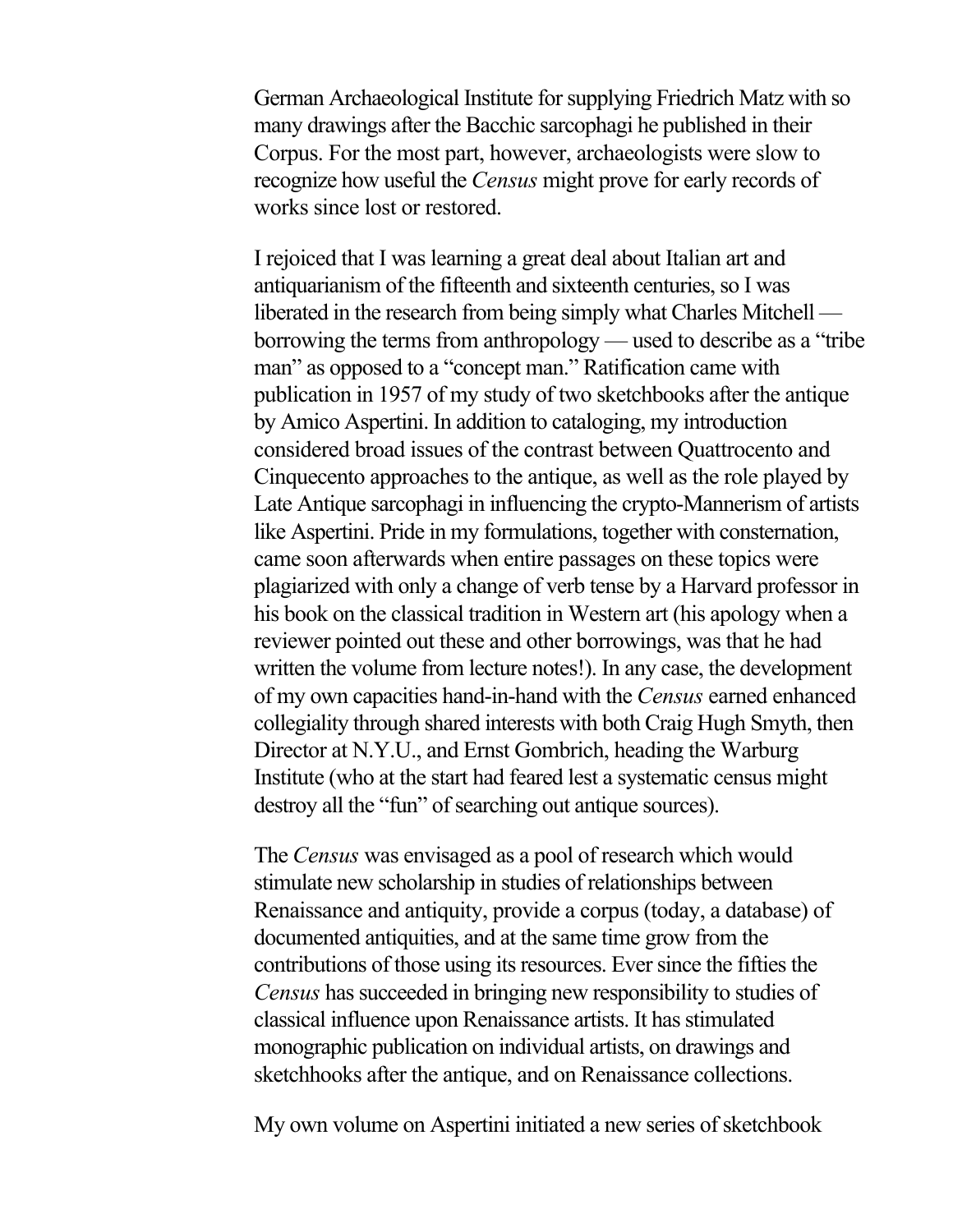publications in *Studies of the Warburg Institute* which brought forth important contributions by Charles Mitchell and Erna Mandowsky (Pirro Ligorio, 1963). Norman Canedy (Girolamo da Carpi, 1976), Gunter Schweikhart (Wolfegg Codex, 1986), and Arnold Nesselrath (Fossombrone sketchbook, 1993). The last named has been in charge of the computerization and updating of the *Census* from 1983–84, expanding it to include architecture and to enter later materials which had originally served as corroborative data. With a grant from the Getty Art History Information Program that endured for the next ten years, and with the collaboration of the Biblioteca Hertziana in Rome, the project has flourished mightily, with much enriched photographic documentation. Although the N.Y.U. files languished for some time after I moved to Bryn Mawr in 1973, the *Census* now has found an additional and permanent home in the Humholdt University, Berlin, where its database will continue to be updated and attention given to offering access to a broader research audience. I continue to spend a month or so at the Warhurg each year, adding occasional monuments to the card file — not the computer — and generally serving as "the grandmother of the *Census*."

But I am getting ahead of my story. From 1954 to 65, the satisfaction of aiding visitors to the *Census* and graduate students with questions on classical sources did not fill for me the loss of classroom teaching. When in February 1965 Peter Janson asked whether I would be willing to take on the survey course in Fine Arts that he had been staffing at University College, N.Y.U., from Washington Square, I did not need Harry's urging to accept. It is impossible to express how vibrant campus life seemed again after so many years, how stimulating it was to have new colleagues in other disciplines than history of art, and how engrossing was the return to the entire span of my own. Students were hungry for learning about the creative expression of other cultures in space and time, while I found it exciting once more to teach a subject that had always seemed to me the most integrative in a curriculum and one so effective in combatting ethnocentrism. Soon students petitioned for more art history — led, I believe, by those in the College's Theatre Department who were particularly visually aware, engaged, and engaging — and I became a mini-department in myself, following the introductory course with semester offerings in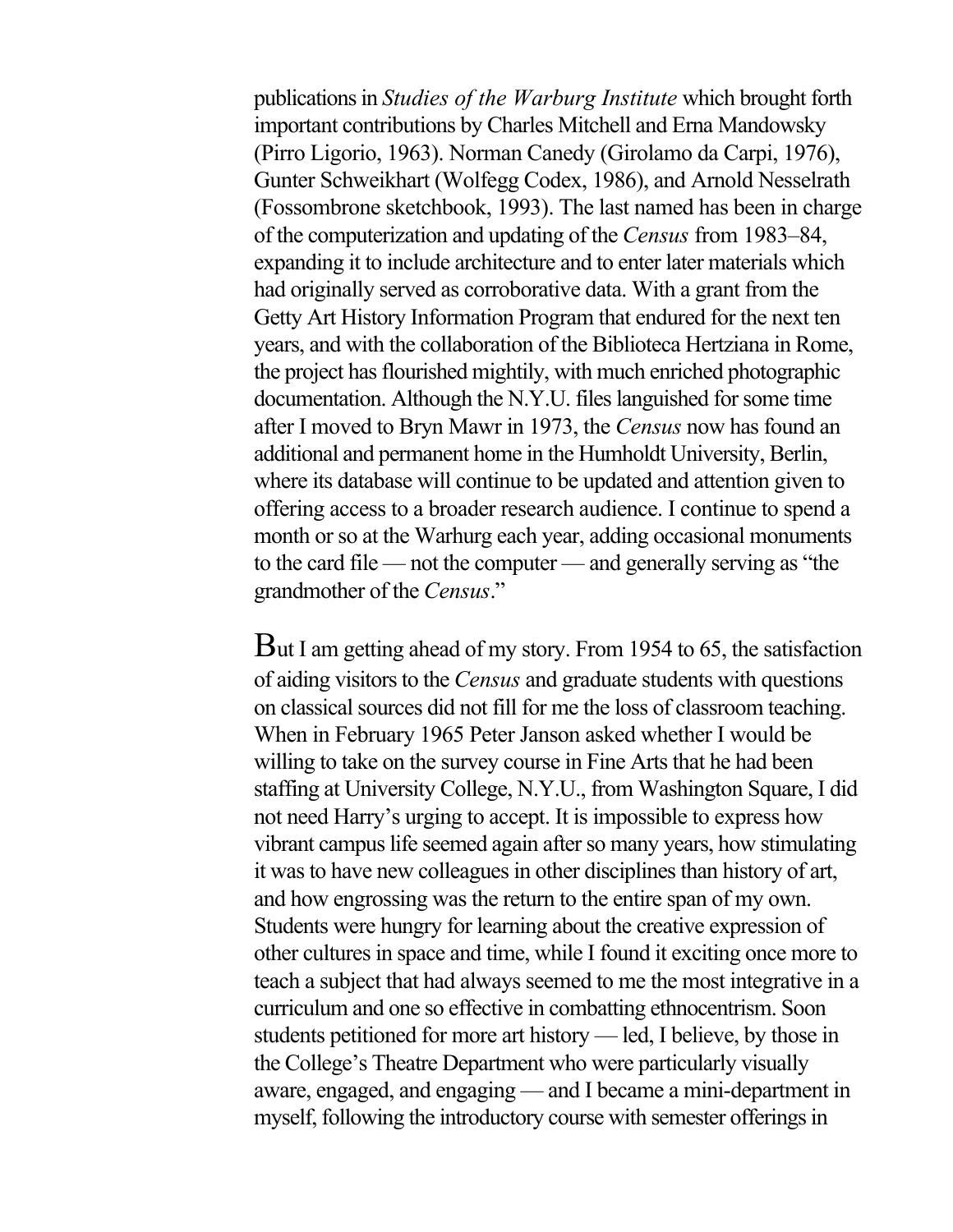Ancient, Medieval, then Renaissance and Modern. I even bound and labeled slides for a while until I gained a work-study helper.

Learning had never been so mind-expanding as in teaching that modern course. After years of tunnel vision, focused on antiquity in the Italian Renaissance, I had to get in touch with some neglected areas of modern life; I read Brecht plays and Existential philosophy, and explored contemporary offshoots of surrealism: happenings and the work of John Cage. When they graduated, two men — one had been the head of college government, the other editor of the Heights newspaper — came to thank me for the Modern course. They admitted that it was the only course they had each taken in college which they never cut; I took this as a high compliment indeed, until they added: "we didn't ever know what was going to happen next!" It was a good course — for all of us.

A change in administration brought a wonderfully supportive Dean and Associate Dean, Sidney Borowitz and Jay Oliva. When the Bronx campus was sold and University College rejoined Washington Square, Borowitz became Chancellor of N.Y.U. and you all know what happened ultimately to Jay Oliva. With their help I was able to hire additional faculty and develop a veritable department. The late Marianne Martin took over nineteenth-century and modern art courses, and Richard Stone brought his scientific and conservation expertise to a senior course for majors on the "Ways and Means of the Artist." This was an offering of primary importance on my wish list because I had learned as an undergraduate at Wellesley how important it was to understand by hands-on experience stylistic effects conditioned or transcended by painting with tempera or oil glazes, how mosaics or frescoes were prepared, and so forth. I wheedled a small laboratory from Chemistry, a binocular microscope from Biology, an annealing oven and equipment for bronze casting from a Metals professor in Engineering, and, thanks to Dick Stone and trips with him to the Metropolitan Museum, twelve majors received a solid grounding in historical techniques as well as history.

The encouragement of our deans also fostered a project that I succeeded in having funded by the National Endowment for the Humanities, with a matching grant from the Kress Foundation. Titled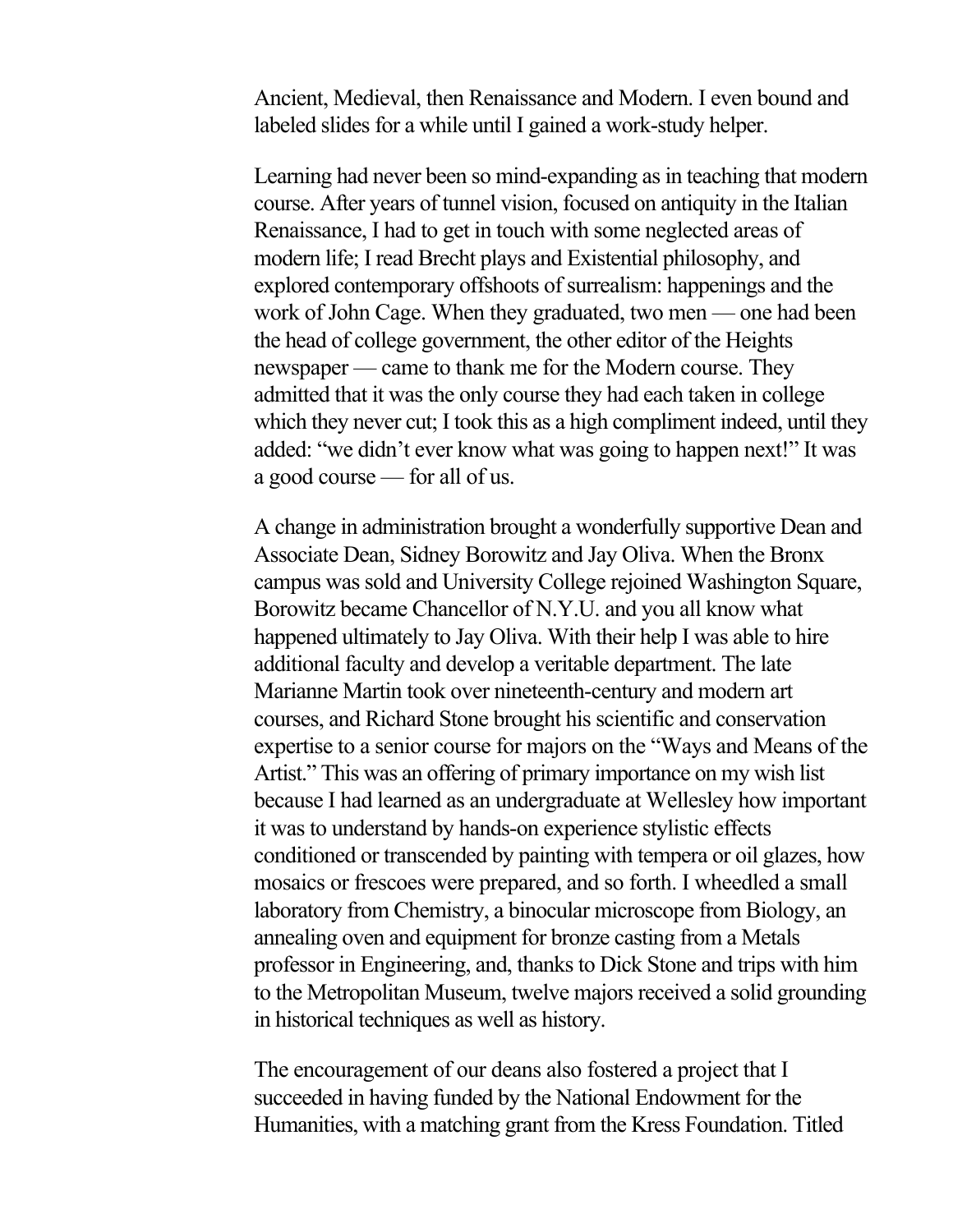"Architectural Ecology," it was designed to utilize the urban resources of N.Y.U. to deal in cross-disciplinary modes with problems in the environment of cities, from changing social needs to the physical milieu. The planning program initiated in 1971–72 was not directed towards formulating a specialized education for students who might become architects, civic planners, or architectural historians, but rather, in true liberal arts tradition, for voting citizens who must be informed advocates for sound decisions affecting the complex life of cities as well as potential members in future of school, hospital, or other planning boards asked to make architectural decisions.

An exciting year of workshops had the participation of members of almost every department at the Heights campus from Aeronautical Engineering to Anthropology and English, with visiting specialists from visionary architects like Paolo Soleri and Moshe Safdie to a political representative from a New York City Community Planning Board, James Wines of S.I.T.E., or Krafft-Ehricke, an engineer from North American-Rockwell's Saturn project, actively engaged in planning selfsustaining communities for space and recreation facilities for the moon.

I had been able to enlist the expertise of a German architect, Bernard Leitner, in this enterprise and our grant enabled him to attend a congress of city planners in Europe, where it was more normal to find collaborative teams of lawyers, sociologists, and economists working together with architects. Leitner's own work was of immediate relevance for he was experimenting with the architecture of sound waves and planned a monumental invisible gate for the campus. Alas, this was never constructed and the development grant we won next from the N.E.H. went with Leitner to flourish under the aegis of Carol Krinsky at the Square. The Heights campus had to be sold in 1973; in the same year, my marriage came to an end and I opted not to remain at N.Y.U., but to accept a providential offer to become Dean of the Graduate School of Arts and Sciences at Bryn Mawr.

Those very years which saw my academic renascence were also, of course, a period McNamara brings freshly to our minds when our campus was not spared the tensions and turmoil that engulfed the country and every institution of higher learning during the Vietnam War.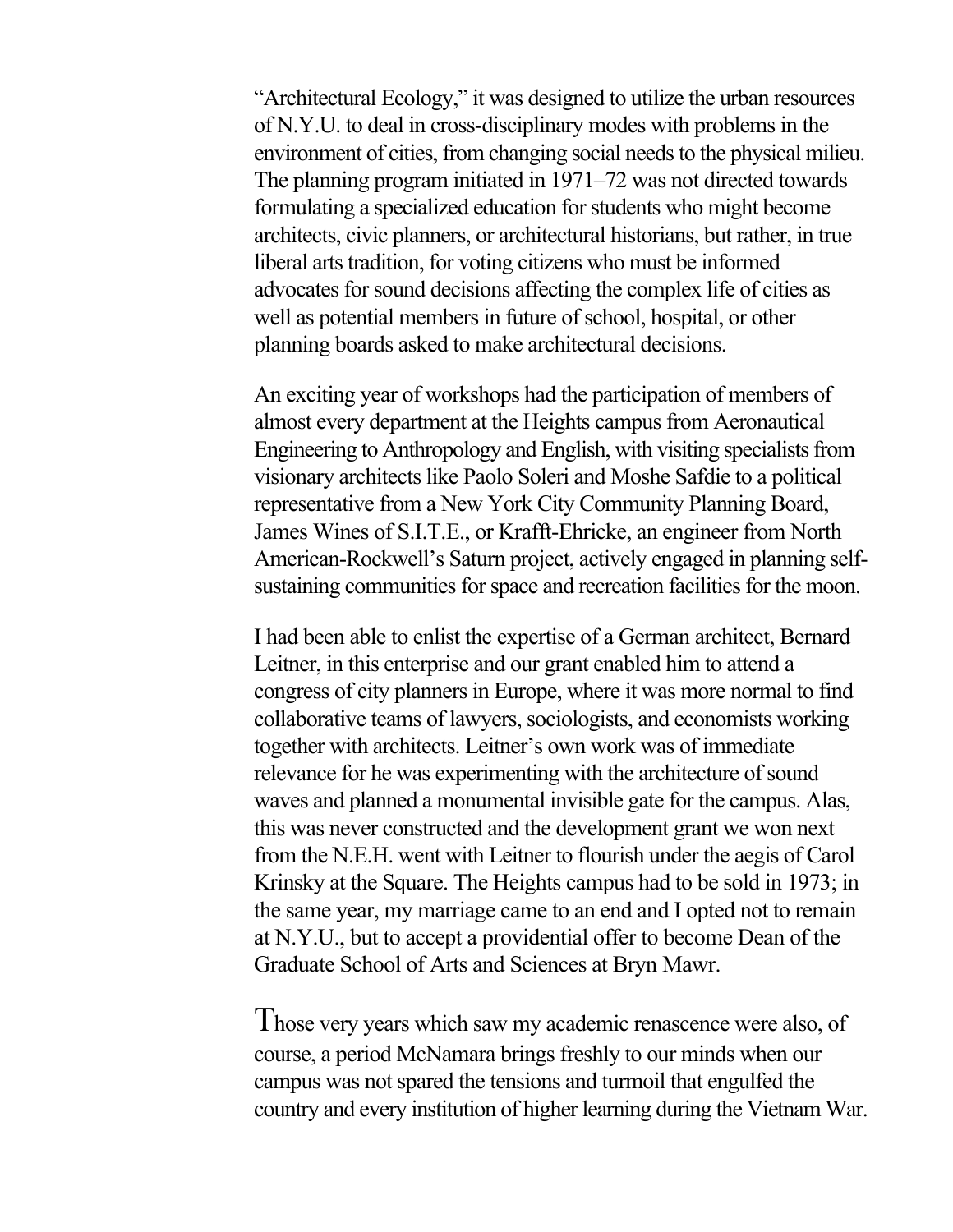It is still painful to go into the varieties of learning experienced at that time. I was very much involved; first, because our house in the South Bronx was within five minutes drive of the campus, I was put on a committee to ensure that protests remained peaceable, and second, because I was elected to represent University College on the N.Y.U. Senate from 1969 through 1972. These tasks led to emergency meetings of many kinds, and to one extraordinary confrontation with a few S.D.S. members trying to usurp leadership of a take-over of the Dean's Office which had nothing to do with them. When they tried to cross a barrier that I had been given to man and taunted what they called my "mindless obedience" to the Dean, I learned the effect of rage and physical lack of power. Astounded at myself, when they started to climb over the barrier, I shouted "no you won't, you m-----f- ----s"; they were as stunned as I and melted away. If some thought me a heroine for this breach of decorum, one early morning summons made for a dreadful fault which haunts me still. A fire set in the lower reaches of our magnificent Stanford White version of the Pantheon, which served as Library and Chapel, left stained glass windows by John Lafarge lying on the ground in shards. Unforgivable guilt in an archaeologist — it did not occur to me until after all the debris had been cleared away that every fragment should have been saved for possible restoration.

Two positive outcomes of those times: I learned to negotiate a route from the Heights campus in the rocky foothills of the Berkshires geologically this is a correct designation for the western spine of the Bronx mainland — the length of eastern Manhattan to reach meetings at the Square in twenty minutes! And a Dean seeking innovative ways to combat student unrest gave initial impulse to the next major shift in direction for my life of learning.

Planning a series of mini-seminars outside the normal curriculum, Fred Ulfers managed one spring to promote ten offerings on "Pornographic English Literature," "Non-Euclidean Geometry," and the like. Learning of my experiments with ancient Roman dinner parties inspired by London friends, Elizabeth Rosenbaum Alföldi and Barbara Flower, who edited the ancient cookbook attributed to Apicius, he persuaded me to give "Ancient Roman Culinary Arts," for freshmen and sophomores closed out of courses most heavily elected by upper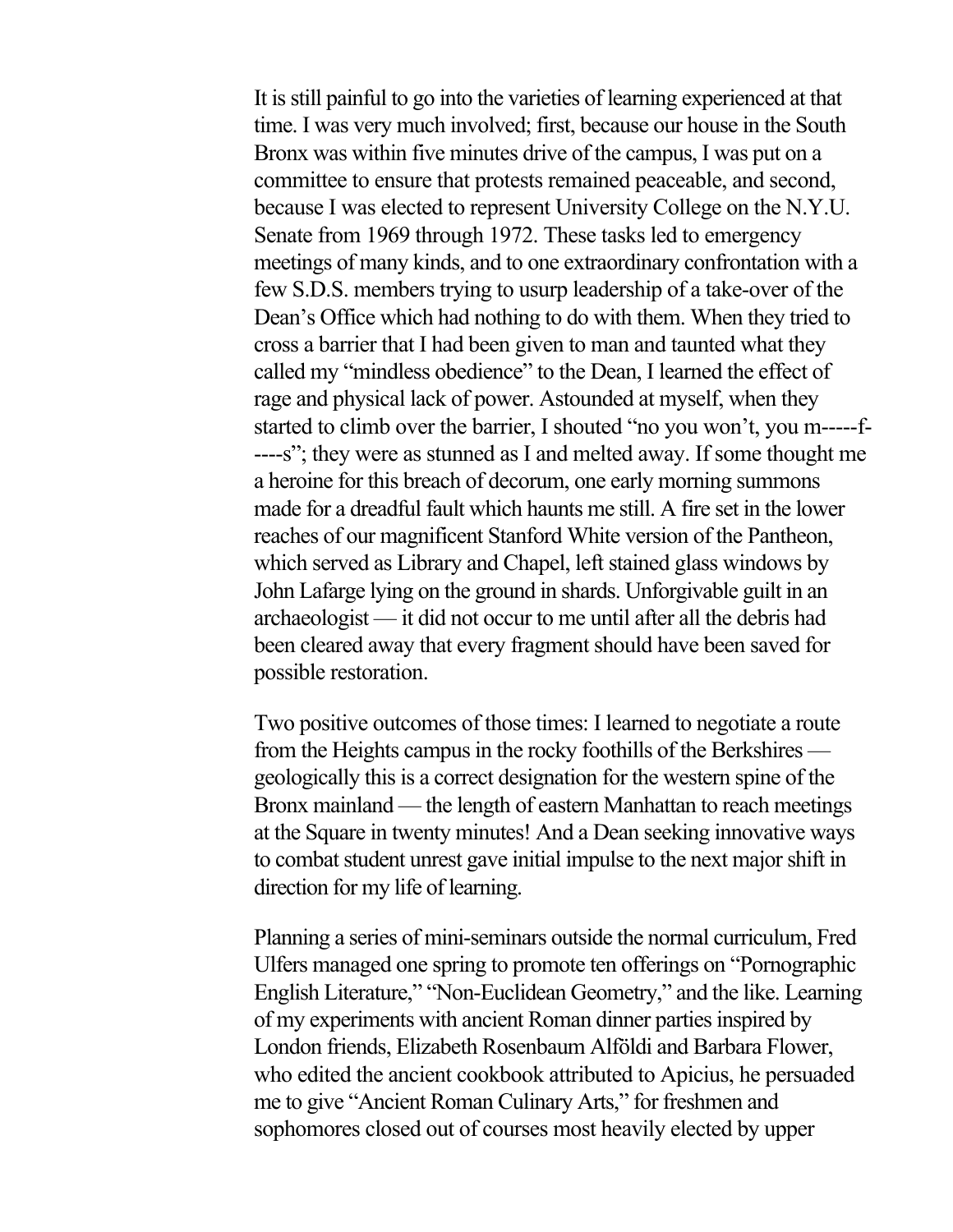classes. With his budget and nine pairs of hands, it was possible to try ambitious recipes that once demanded a kitchen full of slaves. After classroom work on the transmission of sources, we shopped together one evening a week and cooked a banquet in my basement kitchen large enough to shelter ten of us, a camera crew of three and an interviewer from CBS Evening News when N.Y.U.'s Director of Puhlic Information got wind of our doings. I was proud of my students, who had voted by a small margin to allow this televised intrusion into our serious undertaking, when they testily rebuked the cameraman who tried to direct them, "This is a *class*!"

The following year, N.Y.U. scholars, privileged to plan extracurricular colloquia if they could find a willing professor, asked me to join with them in a practicum that we focused on Amerindian cookery of five different cultures, and on ancient Chinese regional cuisine, in addition to the Roman. Once again I failed to recognize that a new scholarly career was in the making — my third. I considered historical cooking to be an avocation until my sixtieth birthday. I then vowed to set a new goal for myself, even if never achieved, rather than to gradually slowdown on a path to retirement. The years between the end of the sixties and 1980 contributed to my new resolve through progressively transformed modes of historical analysis as well as innovation in anthropological and archaeological research. But as the academic world came to embrace studies of foodways that had previously been left to ethnologists, and scientific methods such as palaeobotany or the study of coprolites that afforded insight into prehistoric diets, Bryn Mawr became the proving ground for my new venture.

I arrived at Bryn Mawr in the summer of 1973 rather bruised in spirit following an inimical divorce and with a frightening lack of knowledge about how to become an effective graduate dean, particularly in an institution so different from others I had served. There was much to learn at this liberal arts college for women — so much smaller than my own alma mater, yet sustaining at that time twenty-plus coeducational doctoral programs of what I would call apprenticeship quality and intensity. For each of two among the most widely known, History of Art and Classical and Near Eastern Archaeology, I was to conduct a graduate seminar in alternate years, a new experience for me after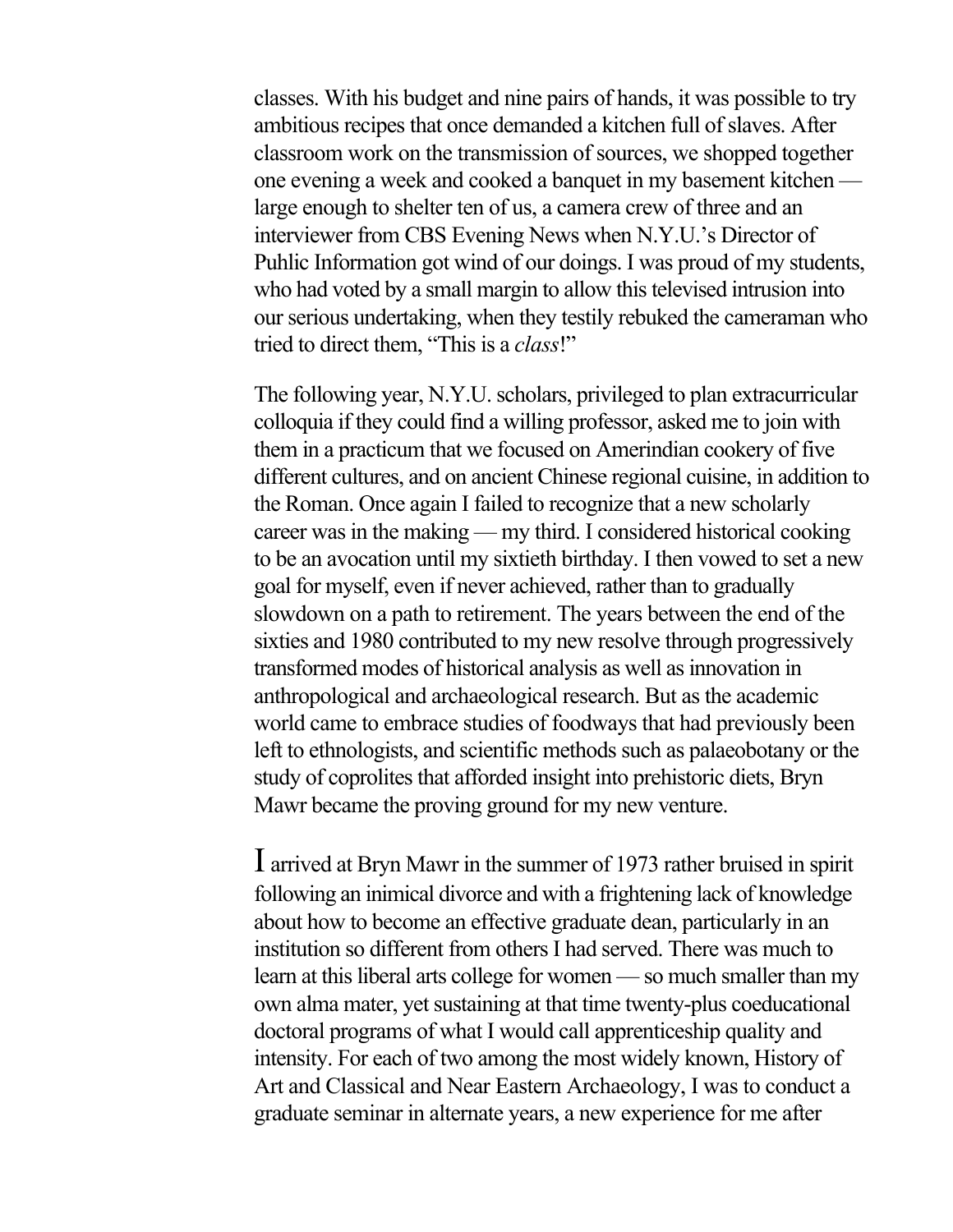cumulative years of undergraduate teaching. I do not intend to go into my successes and failures as a dean, in building cross-disciplinary thrusts intramurally and consortial relationships with the University of Pennsylvania and Princeton, only to acknowledge the splendid aid and comfort I received from Harris Wofford, Pennsylvania's erstwhile senator who was then our President, from "Pat" McPherson, the present head of Bryn Mawr, at that time Dean of the Undergraduate College, and from Bernard Ross, Dean of the Graduate School of Social Work and Social Research. The most significant lesson learned was how necessary it is for administrators to subtly plant their best and most innovative ideas in ways that make faculty feel they have come to the relevant conclusions by themselves.

A wonderfully efficient Associate Dean, Phyllis Lachs, as well as a seasoned "Exec" freed me to concentrate on policy issues and to become involved with the wider world of graduate education. In seven years of my tenure I acted as President of both the Association of Pennsylvania Graduate Schools and the Northeastern Association of Graduate Schools; shared in the work of the Board of Directors of the Council of Graduate Schools in the United States; headed its Service Committee while on the Board of the Graduate Record Exam; and served on the Executive Committee of TOEFL (the Test of English as a Foreign Language). I learned so much from more experienced deans that I immensely enjoyed serving on the National Board of Consultants established by the N.E.H. in 1974 to aid institutions of higher learning which hoped to revitalize their humanities. In consultancies I learned how soul-satisfying it is to immerse oneself over a semester or a year in the life of a college or university not one's own, to come to know intimately its virtues and shortcomings, and then to help its members plan constructive change.

Though I had long lamented the strength of American naive pragmatism when it comes to education, during these ventures I came to understand more profoundly than ever how precious is our heritage of a liberal arts tradition and how threatened the humanities are by misguided vocationalism on the part of parents and students. Today, when servile seems to dominate the liberal in the arts, and the N.E.H. itself stands threatened — even by those once supposed its advocates — the failure of that Board of Consultants to last more than a handful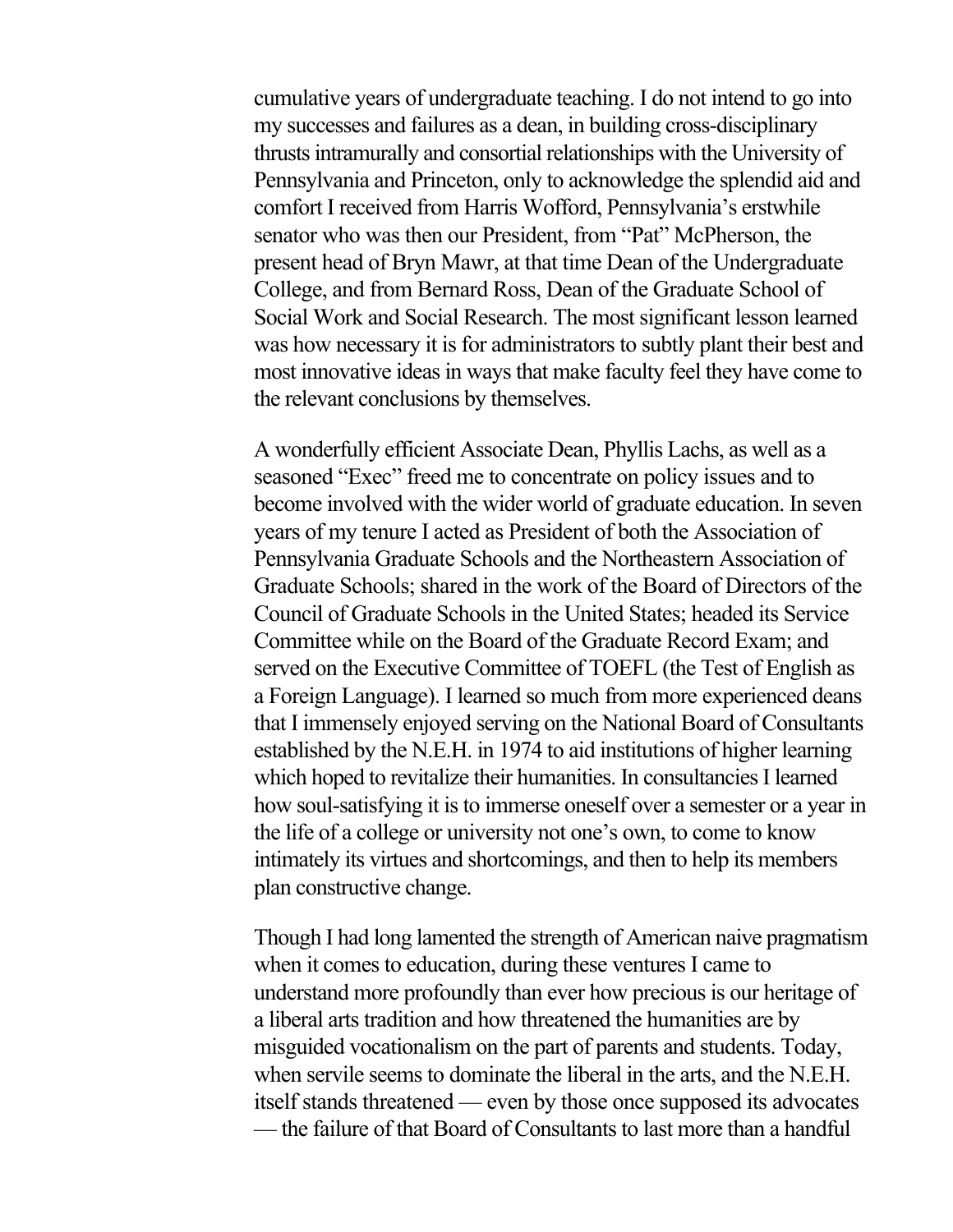of years is all the more to be regretted. I am pleased to be on the Board of a medical school (since 1979) that honors the humanities in a professional curriculum: The Medical College of Pennsylvania, founded before the Civil War as the Female Medical College of Pennsylvania in order to provide an education from which women were otherwise excluded. In the current transforming environment for health care I relish serving on a Task Force to continually reevaluate goals and methods in our programs.

To close my decanal life, in 1979–80 I was fortunate enough to win a Guggenheim Fellowship to complete a modern annotated, illustrated edition of Ulisse Aldrovandi's *Statue di Roma*, a youthful work by the great sixteenth-century naturalist. Whiling away the time in 1549 and 1550 as he waited for the judgment of ecclesiastical authorities on some "Lutheran" follies, Aldrovandi demonstrated his bent for taxonomy by describing all Roman collections of antiquities he could visit — over ninety of them. Long devotion to the *Census* meant that I was able to identify a major proportion of these sculptures to a degree that had never been possible before. Once again, I must admit my culpability in a matter of publication: the book has not yet appeared. Spending the year in Italy with access to Vatican Archives and those of the Roman State, I uncovered so many additional genealogical and testamentary clues to the fate of certain collections, that I put off completion until I could incorporate this new material. Further, study of Aldrovandi manuscripts in Bologna brought new light to bear on his antiquarianism for my introduction, just as, for the same purpose, renewed engagement with research made me determine to develop my ideas concerning programmatic installations by collectors. I continue trying to bring this huge project — truly it is by now a "life's work" up to date and publication, easing my conscience with the knowledge that, at any point, it is possible to enter it into the *Census* database.

In the interim my avocation in historical cookery has taken charge of immediate responsibilities. If N.Y.U. provided the original impetus, Bryn Mawr added fresh incentives when it sponsored a community outreach program called "The Bryn Mawr Forum." A series of lectures on "Culture and Cuisine" over eight weeks during 1981 launched my public test of the viability of my resolve. Each lecture of an hour and a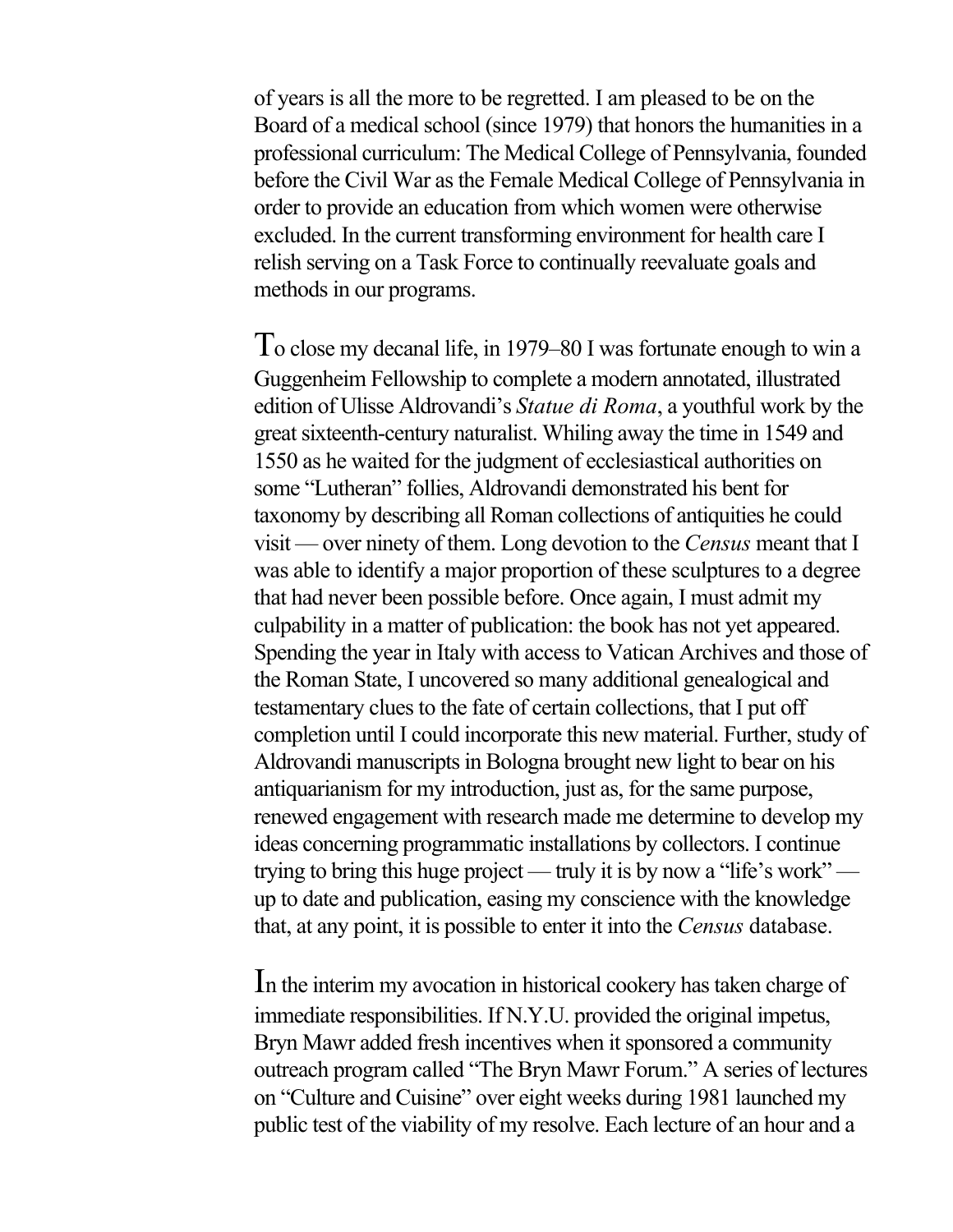half featured an historical feast illustrating a specific period from ancient Egypt to the Romantic epoch, while the series culminated in a Roman banquet that gave me the novel opportunity to serve up a 102-pound roast boar. By popular demand, a new series in 1982 was devoted to the art, science and politics of food, including its sacral aspects, and the concluding banquet was Amerindian before colonists allowed so many of our so-called "wild" plants to escape from their gardens.

By the late eighties I was teaching "Culture and Cuisine" as a General Studies course for undergraduates. That in turn led to a series of papers for the Oxford Symposium on Food and Cookery (including such curious tidbits as a study of cannabis in recipes from antiquity, the Renaissance, and the sixties); participation in numerous international conferences organized by Oldways Preservation and Exchange Trust; friendships with numerous cookbook authors, chefs and restaurant owners here and abroad; and a book contract with the University of Chicago Press. In March I submitted the first volume which starts with prehistory and concludes with Late Gothic International style in my integration of the culinary with the visual arts. The second will consider Renaissance to Modern, ending with john Cage's macrobiotic breakfasts.

If I leave you with an impression that I am a bit of a gourmand who loves to cook, your perception may not be amiss, but I wish you to understand more fully my attraction to this burgeoning new field in cultural history. Milton, setting forth his ideas on an ideal education, insisted upon the importance of reading Latin agricultural writers in order for the young to learn how best to care for our earth and leave it in better health than they found it. In similar fashion, I am not merely fascinated by recreating Cato's cheesecake and *libum*, or Aldrovandi's *mirause catalane*, but find in foodways of the past lessons for today residing in conservation of energy, nurture of our environment, and elimination of food wastage. This is over and above the values of scholarship deployed to make mere data of human memory into history, into what the French might call either entendrement or étendrement humaine.

I began with a quote from Casey Stengel. I would like to close with another from Bob Hope: "If I had my life to live over again, I wouldn't